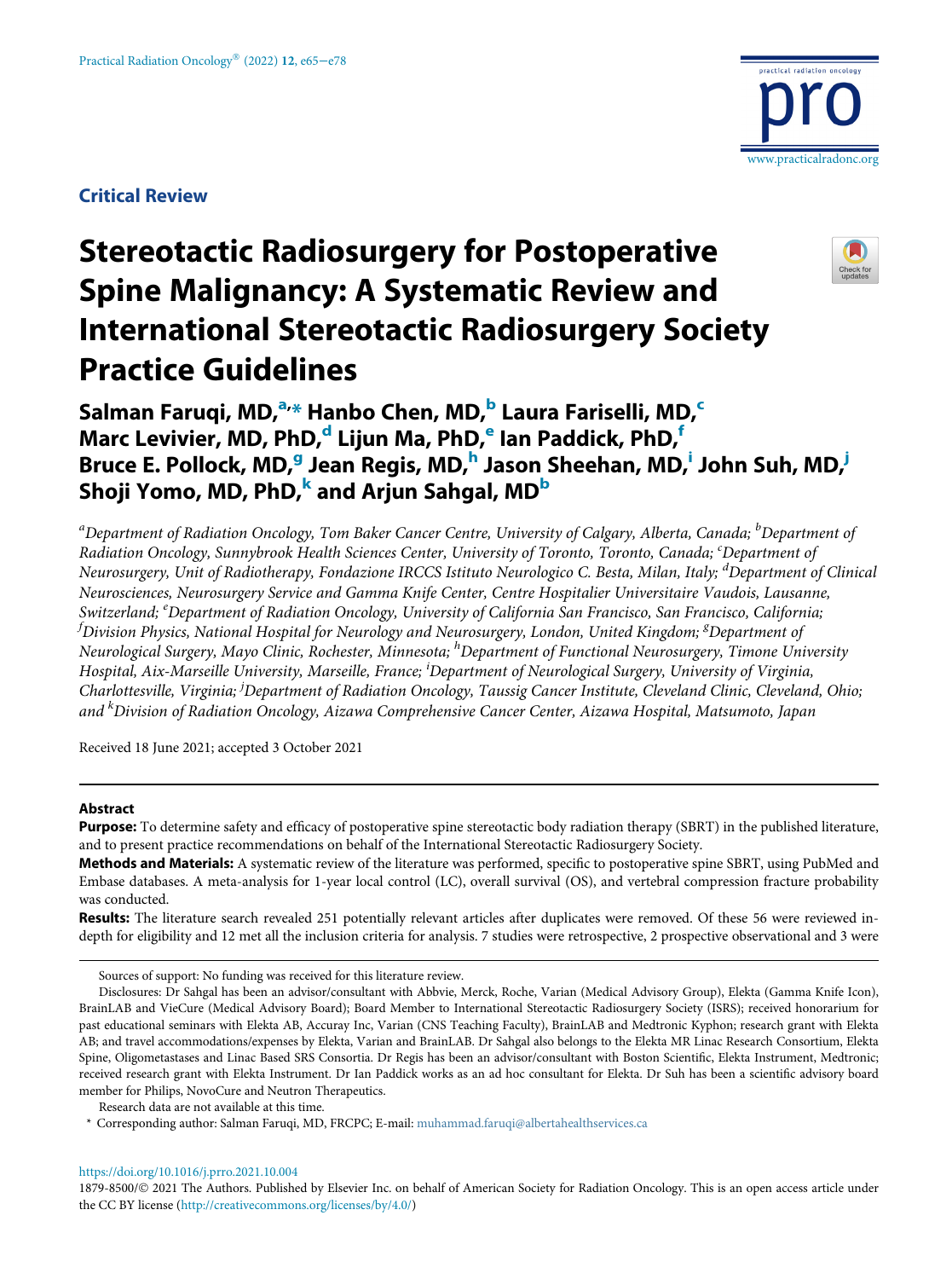prospective phase 1 and 2 clinical trials. Outcomes for a total of 461 patients and 499 spinal segments were reported. Ten studies used a magnetic resonance imaging (MRI) scan fused to computed tomography (CT) simulation for treatment planning, and 2 investigations reported on all patients receiving a CT-myelogram at the time of planning. Meta-analysis for 1 year LC and OS was 88.9% and 57%, respectively. The crude reported vertebral compression fracture rate was 5.6%. One case of myelopathy was described in a patient with a previously irradiated spinal segment. One patient developed an esophageal fistula requiring surgical repair.

Conclusions: Postoperative spine SBRT delivers a high 1-year LC with acceptably low toxicity. Patients who may benefit from this include those with oligometastatic disease, radioresistant histology, paraspinal masses, or those with a history of prior irradiation to the affected spinal segment. The International Stereotactic Radiosurgery Society recommends a minimum interval of 8 to 14 days after invasive surgery before simulation for SBRT, with initiation of radiation therapy within 4 weeks of surgery. An MRI fused to the planning CT, or the use of a CT-myelogram, are necessary for target and organ-at-risk delineation. A planning organ-at-risk volume (PRV) of 1.5 to 2 mm for the spinal cord is advised.

 2021 The Authors. Published by Elsevier Inc. on behalf of American Society for Radiation Oncology. This is an open access article under the CC BY license (<http://creativecommons.org/licenses/by/4.0/>)

#### Introduction

Spine metastases are frequent in the natural history of patients with cancer, and treatment options include surgery, systemic therapy, radiation therapy, or a combination of these modalities. A subset of these patients requires surgical intervention for high-grade epidural disease or mechanical instability to preserve or improve pain, neurologic outcomes, and quality of life. Surgery can also be used reduce the burden of epidural disease allowing for better dosimetry with spine stereotactic body radiation therapy (SBRT) and can reduce the risk of instability with SBRT in the appropriately selected patient.<sup>[1](#page-12-0)</sup>

<span id="page-1-0"></span>In the landmark study by Patchell et al, patients with symptomatic malignant epidural spinal cord compression (MESCC) were randomized to receive either surgery fol-lowed by radiation therapy or radiation therapy alone.<sup>[2](#page-12-1)</sup> Eighty-four percent of patients in the surgery group, compared with 57% of patients receiving radiation therapy alone, were able to walk after treatment. Patients in the surgical arm also retained their ability to walk for significantly longer than the radiation therapy alone arm. This study established the role for surgery in patients with a single symptomatic level of MESCC. More recently, the prospective multicenter North American AOSpine MESCC study confirmed that in patients with symptomatic MESCC, surgical intervention provided an immediate and sustained improvement in postoperative ambulatory status, health related quality of life outcomes, and pain scores.<sup>3</sup>

Surgery is also indicated for mechanical instability, as the pain caused by instability is not palliated effectively by radiation alone. $4$  More recently, the Spinal Instability Neoplastic Score (SINS) was developed as a tool to determine which patients should have a consultation for surgi-cal stabilization [\(Table 1](#page-1-0)). This tool has been validated among surgeons and radiation oncologists and has gained acceptance in the oncologic community including incor-poration into clinical trials.<sup>[5](#page-12-4)</sup> SINS provides a classification for patients with stable, potentially unstable and frankly unstable metastases.<sup>[6](#page-12-5)</sup> The potentially unstable group is one where there is a lack of outcome data with respect to

pain control after either surgery or radiation to clarify optimal treatment. Versteeg et al recently reported prospective outcomes in patients with a SINS of 7 to 12 without evidence of symptomatic MESCC and showed the utility of surgery with statistically significant improvements in pain and quality of life outcomes up to 1 year postsurgery.[7](#page-12-6) Although comparisons to the radiation therapy cohort are not valid due to the inherent differences in the baseline characteristics, the study showed that patients with at least vertebral compression fracture (VCF) and

Table 1 Spinal instability neoplastic score

| <b>SINS</b> components                                                                                                                          | Score                    |
|-------------------------------------------------------------------------------------------------------------------------------------------------|--------------------------|
| Location                                                                                                                                        |                          |
| Junctional (occiput-C2, C7-T2, T11-L1, L5-S1)                                                                                                   | 3                        |
| Mobile spine (C3-C6, L2-L4)                                                                                                                     | $\overline{\mathcal{L}}$ |
| Semi rigid (T3-T10)                                                                                                                             | 1                        |
| Pain                                                                                                                                            |                          |
| Mechanical                                                                                                                                      | 3                        |
| Occasional pain but not mechanical                                                                                                              | $\mathbf{1}$             |
| None                                                                                                                                            | $\Omega$                 |
| Bone lesion type                                                                                                                                |                          |
| Lytic                                                                                                                                           | 2                        |
| Mixed (lytic and blastic)                                                                                                                       | $\mathbf{1}$             |
| <b>Blastic</b>                                                                                                                                  | $\theta$                 |
| Radiographic spinal alignment                                                                                                                   |                          |
| Subluxation/translation                                                                                                                         | 4                        |
| Kyphosis/scoliosis                                                                                                                              | $\overline{2}$           |
| Normal alignment                                                                                                                                | $\theta$                 |
| Vertebral body collapse                                                                                                                         |                          |
| >50% collapse                                                                                                                                   | 3                        |
| <50% collapse                                                                                                                                   | $\overline{2}$           |
| No collapse with >50% of body involved by                                                                                                       | 1                        |
| tumor                                                                                                                                           |                          |
| None of the above                                                                                                                               | $\Omega$                 |
| Posterolateral involvement of spinal elements                                                                                                   |                          |
| <b>Bilateral</b>                                                                                                                                | 3                        |
| Unilateral                                                                                                                                      | 1                        |
| None of the above                                                                                                                               | $\Omega$                 |
| Abbreviation: SINS = Spinal Instability Neoplastic Score.<br>Final score: 0 to 6, stable; 7 to 12, potentially unstable; 13 to 18,<br>unstable. |                          |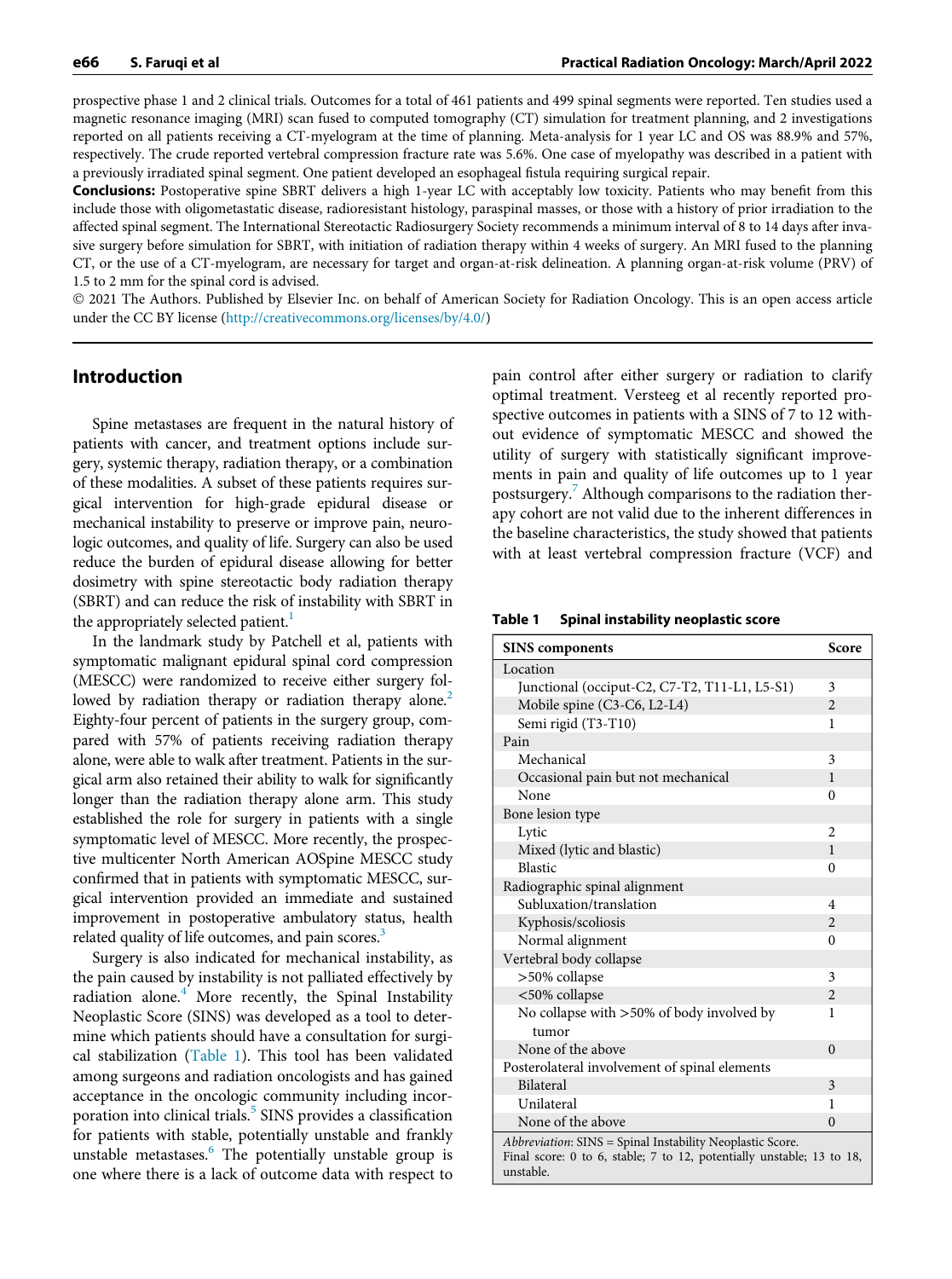mechanical pain should be considered for some form of stabilization before, or after, radiation.

With respect to adjuvant postoperative radiation, conventional external beam radiation therapy (cEBRT) is the standard of care. The intent of treatment is to provide local control and palliate pain or other neurologic symptoms. Dose and fractionation regimens have varied widely and include 8 Gy in 1 fraction (fx), 20 Gy in 5 fx, and 30 to 40 Gy in 10 to 20 fx. A recent review by Redmond et al estimated the crude local control rate for patients treated with postoperative conventional RT for spinal metastases to range from 4% to 79%, with a median of 72% in the included studies.<sup>[8](#page-12-7)</sup> However, it is important to recognize that published series on these patients are limited in their assessment of local control due to a lack of rigorous imaging based follow-up and clinical follow-up in general.

Given the advances in systemic therapy during the past 2 decades and promising results of trials for patients with oligometastatic disease, local-control is an increasingly relevant endpoint in patients with spine metastases.<sup>9</sup> This, coupled with the development of the techniques of spine stereotactic body radiation therapy (SBRT), has led practitioners to offer patients a higher dose of adjuvant radiation with SBRT. If patients are subjected to an aggressive management strategy involving spine surgery, an equally aggressive adjuvant treatment to improve and sustain local tumor control and potentially symptom control should be considered. Although spine SBRT was recently shown to be superior to conventional radiation in the phase 3 randomized study by Sahgal et al, which enrolled patients with painful de novo spinal metastases and was limited to 6 months of follow-up, this study does not inform the role of spine SBRT in postoperative patients.<sup>[13](#page-12-9)</sup> Therefore, the aim of this systematic review was to summarize the literature for the treatment of postoperative spinal metastases with SBRT and to provide recommendations for treatment and patient selection on behalf of the International Stereotactic Radiosurgery Society (ISRS) Guidelines Committee.

#### Methods and Materials

A systematic review of the literature was performed to select articles that reported on patients treated with postoperative SBRT according to the Preferred Reporting Items for Systematic Reviews and Meta-Analyses guidelines ([Fig. 1\)](#page-3-0). To be eligible, patients must have received radiation therapy using SBRT technique and doses ( $\geq$ 5 Gy per fx), local control must have been reported, and sample size should have included at least 5 patients. Studies that did not define the local control in postoperative patients specifically were excluded. Case reports and abstracts without an accompanying article were also excluded.

The PubMed and Embase databases were searched for relevant publications between the dates of January 2005 and June 2018. Search terms included "postoperative spine radiosurgery," "postoperative spine SBRT," "postoperative spine stereotactic body radiation therapy," and "postoperative spine stereotactic body radiotherapy." A total of 557 articles were initially identified, and another 8 were added from other sources. After removing duplicates, 251 remained and were further screened with title or abstract review. Fifty-six publications were selected for full-text review, and of these 44 were excluded based on the above criteria. Twele studies met all inclusion criteria [\(Fig. 1](#page-3-0)). Due to the heterogeneity of studies, guidelines are based on the systematic review of the literature rather than the meta-analysis. Variables extracted from each study for the purpose of the meta-analysis included the number of patients and spinal segments treated, SBRT dose and fractionation, information related to local control (LC), overall survival (OS), toxicity, and follow-up.

The meta-analysis was performed using the "metafor" package (version 2.4-0) in R (version  $4.0.2 \times 64$ ; R Foundation for Statistical Computing). One-year OS, LC, and VCF probabilities were arcsine transformed and summarized using inverse variance-weighted DerSimonian-Laird random effects models. The arcsine transformation was used for better stability at the extremes of the range of proportions. Estimates were generated using the restricted maximum likelihood method. Heterogeneity was assessed using  $I^2$  and the statistical significance of the Q statistics. Publication bias was assessed using the Egger test and funnel plots. Leave-one-out sensitivity analyses were performed to assess for the outlier studies that were influential to the heterogeneity of the meta-analyses. A P value threshold of .05 was used for statistical significance.

# Results

A total of 461 patients and 499 segments treated across 12 studies were included in this analysis. $14-25$  Surgical techniques were heterogenous, and a description of technique used per study is outlined in [Table 2.](#page-4-0) Seven studies were retrospective by design, 2 were prospective observational, and 3 were prospective phase 1 or 2 clinical trials. Median follow-up ranged from 7.2 months to 30 months. All included studies were published between 2009 and 2019.

Ten studies predominantly used a magnetic resonance imaging (MRI) scan fused to the computed tomography (CT) simulation for cord and target delineation, with CTmyelogram reserved for patients with significant artifact or high-grade epidural disease. Two investigations reported on all patients receiving a CT-myelogram at the time of planning. Four studies used a 1.5 mm planning organ-at-risk volume (PRV) for spinal cord, one study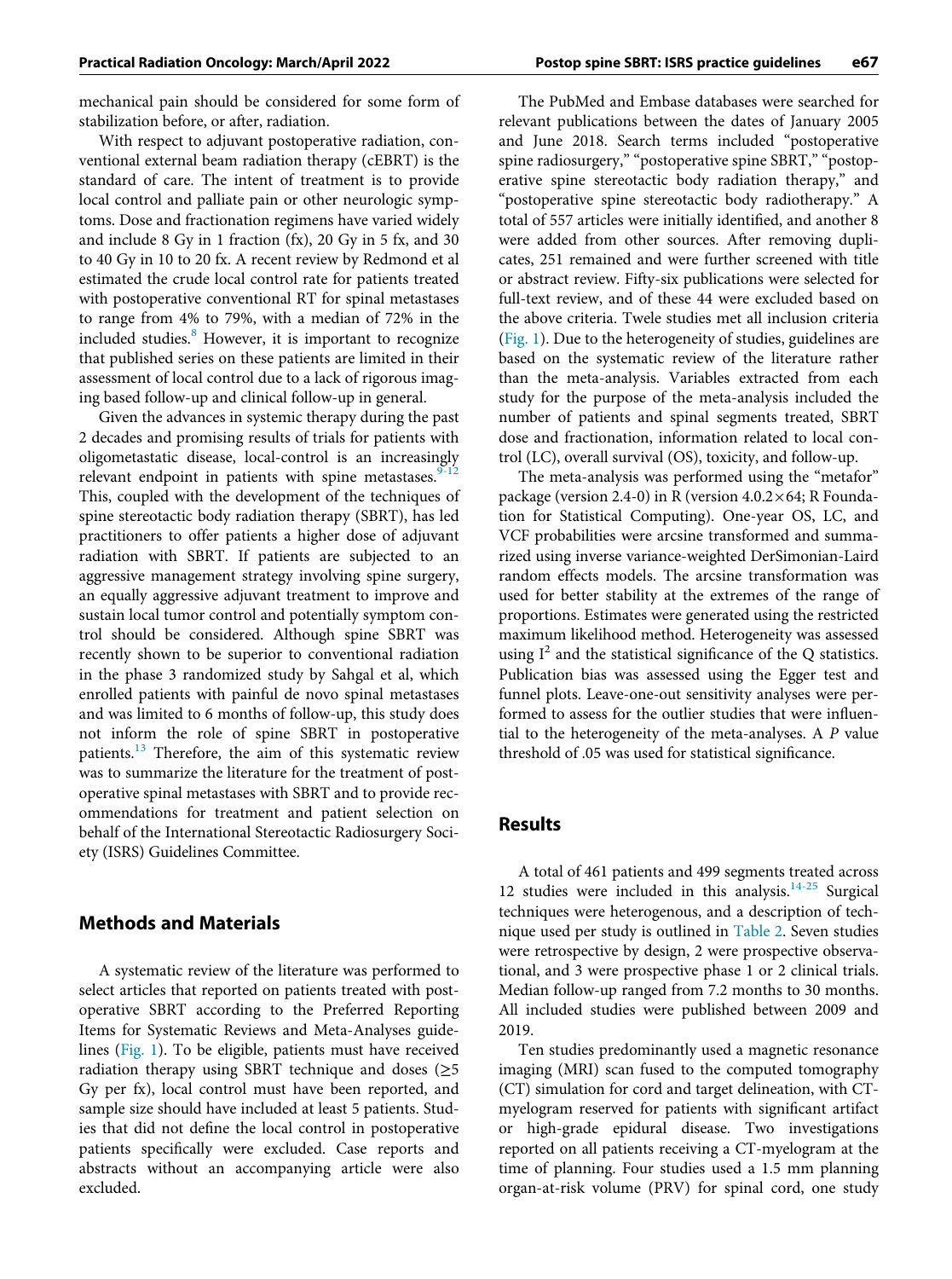<span id="page-3-0"></span>

Figure 1 Preferred reporting items for systematic reviews and meta-analyses diagram.

used a 2 mm PRV and 7 studies did not comment on whether a PRV was used.

#### Dose and fractionation

Dose and fractionation varied considerably, with 5 studies using primarily a single fraction approach and a median/ mean total dose range from 15 Gy to 24 Gy. Three used a median total dose of 24 Gy delivered in 2 fractions. Four of the included studies treated patients with a median total dose of 24 Gy to 30 Gy delivered in 3 to 5 fractions. Garg et al was the only study that reported using a simultaneous integrated boost approach with the gross tumor volume (GTV) prescribed 18 Gy and the clinical target volume (CTV) prescribed 16 Gy in a single fraction.

## Local control and overall survival

The 1-year LC rate was reported in 9 of the included studies and ranged from 70% to 95.7%. Eight of these

studies reported a 1-year LC of 83% or greater. Meta-analysis for local control at 1 year was 88.9% (95% CI: 82.9- 93.8%; [Fig. 2\)](#page-7-0). There was a moderate amount of betweenstudy heterogeneity ( $I^2 = 49.9\%$ ,  $P = .041$ ). Sensitivity analysis indicated the study by Garg et al to be a potential outlier.[18](#page-12-11) Exclusion of this study resulted in a 1-year LC estimate of 87.3% (95% CI, 82.0%-91.8%), with low heterogeneity ( $I^2 = 28.6\%$ ,  $P = .22$ ). There was no LC-related publication bias ( $P = .70$ ).

Pattern of failure was epidural progression in most patients, as described by Al-Omair et al (71%),<sup>[15](#page-12-12)</sup> Red-mond et al<sup>[24](#page-12-13)</sup> (100%), and Tao et al (65%).<sup>[25](#page-12-14)</sup> Alghamdi et al<sup>[14](#page-12-10)</sup> reported a 20% pattern of failure confined to the epidural space; however, 60% of patients with multicompartment progression had failure involving both epidural space and bone.

Seven studies reported OS outcomes with the 1-year OS ranging between 55% and 74%. The median OS rates ranged from 10 months to 16.7 months. Meta-analysis for OS at 1-year was 57% (95% CI, 45.9%-67.8%). There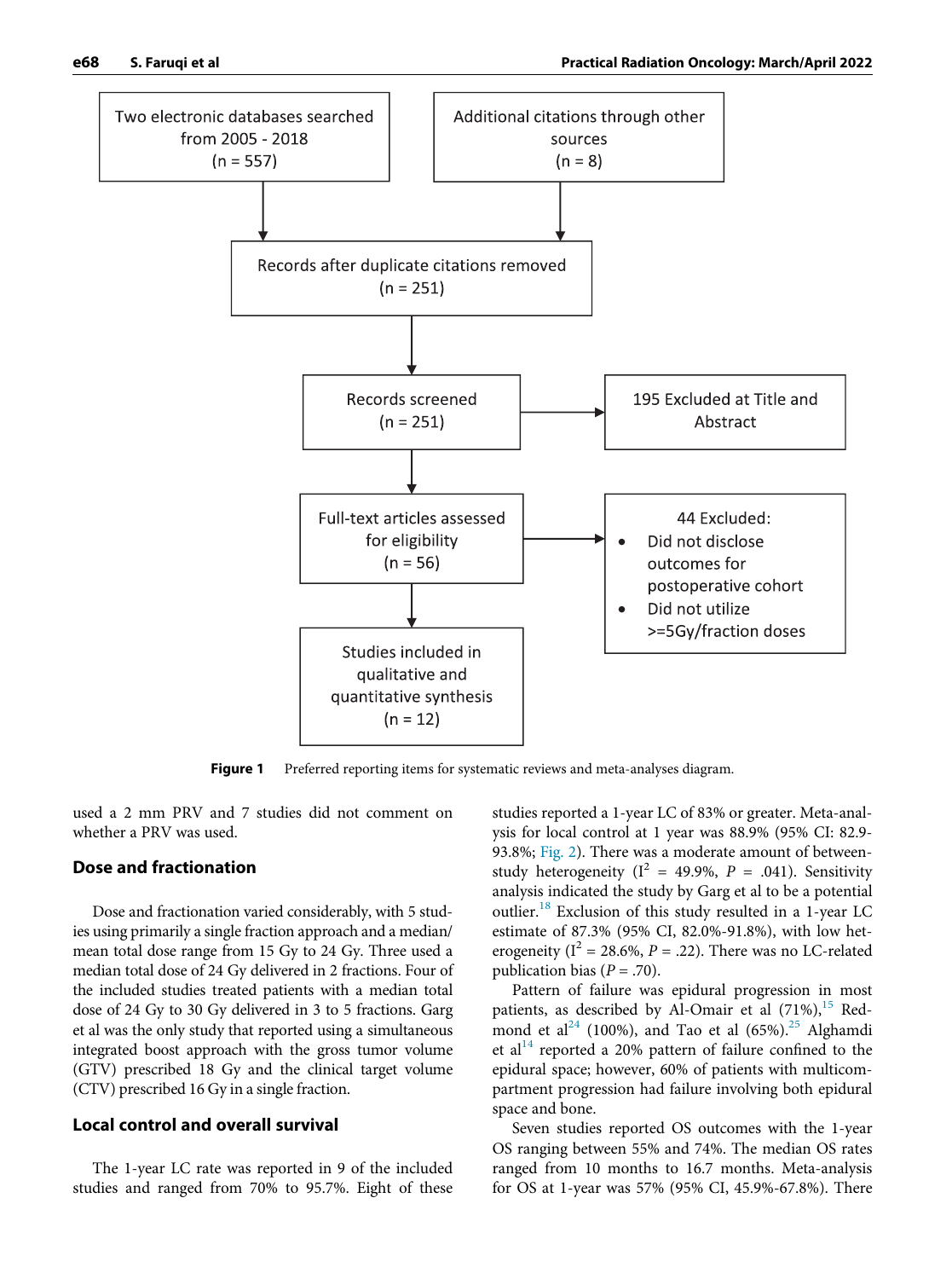#### <span id="page-4-0"></span>Table 2 Summary of postoperative spine SBRT studies

| <b>Studies</b>                             | Study design                 | No. of postop<br>pts      | Surgical technique                                                                                                                                                                                                                                                       | Contouring technique                                                                                                                                                                                                                                                                                                                               | <b>Median SBRT</b><br>dose/fraction<br>(range)                         | Local control                                                   | Overall<br>Survival | Pain or neurologic<br>outcomes                                                                                                                           | <b>Toxicity</b>                                                                                                                                                 | Median<br>follow-up<br>(mo) |
|--------------------------------------------|------------------------------|---------------------------|--------------------------------------------------------------------------------------------------------------------------------------------------------------------------------------------------------------------------------------------------------------------------|----------------------------------------------------------------------------------------------------------------------------------------------------------------------------------------------------------------------------------------------------------------------------------------------------------------------------------------------------|------------------------------------------------------------------------|-----------------------------------------------------------------|---------------------|----------------------------------------------------------------------------------------------------------------------------------------------------------|-----------------------------------------------------------------------------------------------------------------------------------------------------------------|-----------------------------|
| $(2019)^{14}$                              | Alghamdi et al Retrospective | 47 (83 target<br>volumes) | MIS in 13% of segments of<br>which 73% were<br>stabilization alone and<br>28% decompression<br>alone. Open approach<br>was used in 87% of<br>segments of which 13%<br>underwent stabilization<br>alone, 19% underwent<br>decompression alone,<br>and 68% underwent both. | Planning MRI consisting of<br>volumetric 1-2 mm slice thickness<br>T1 and T2 axial fused with 1 mm<br>planning CT. CT myelogram for<br>patients with metal artifact<br>obscuring cord. 5 mm cranio-<br>caudal margin along canal if<br>epidural disease. 1.5 mm<br>CordPRV and 2 mm PTV<br>margins.                                                | 24 Gy/2 fx (24-30)<br>$Gy/2-5$ fx)                                     | 1 y 83%                                                         | 1 y 55%             | <b>NR</b>                                                                                                                                                | 1 radiculopathy (2.1%)<br>3 VCF (3.6% of<br>segments treated).                                                                                                  | 11.7                        |
| Redmond et al Prospective<br>$(2020)^{24}$ | phase 2                      | 33 (35 target<br>volumes) | Heterogeneous surgical<br>techniques.                                                                                                                                                                                                                                    | MRI T1 with gad, T2 and STIR Axial<br>and Sagittal sequences fused with<br>CT (contrast added if paraspinal<br>extension). CT myelogram used if<br>metal artifact. Target delineation<br>according to consensus guidelines.<br>PRV was 2 mm expansion on<br>cord.                                                                                  | $30 \text{ Gy}/5 \text{ fx}$                                           | 1 y 90%                                                         | Median 14.3<br>mo   | in 52.2% and<br>stable in 12.5%.<br>Increased by 1<br>point in 8.3%<br>and by 2 or more<br>points in 25%.                                                | VAS score reduction No grade 3 or higher.                                                                                                                       | 10.5                        |
| Barzilai et al<br>$(2018)^{16}$            | Prospective                  | 111                       | Posterolateral approach<br>separation surgery<br>without extensive<br>cytoreductive tumor<br>excision. 101 underwent<br>posterior instrumented<br>fusion; 10 had previous<br>instrumentation and<br>underwent separation<br>surgery.                                     | All patients underwent simulation<br>with CT-myelogram. Dura and<br>epidural space were included in<br>the treatment volume to account<br>for microscopic spread. GTV was<br>the entire preoperative tumor<br>volume and CTV was expansion<br>to include adjacent marrow<br>compartments at risk.                                                  | 27 Gy/3 fx (24-30)<br>$Gy/1-5$ fx)                                     | 1 y 95.7%                                                       | Median<br>16.7mo    | BPI: Worst pain 6.3<br>baseline vs 4.5 at<br>$3 \text{ mo} (P \leq$<br>$.0001$ ).<br>General activity<br>5.9 baseline vs<br>4.0 at 3 mo<br>$(P=.0002)$ . | 8 patients (7.2%) had<br>VCF, 2 of which<br>required<br>kyphoplasty.<br>2 pts (2%) required<br>revision surgery (for<br>wound excision and<br>postop hematoma). | 7.2                         |
| Ito et al<br>$(2018)^{21}$                 | Retrospective 28             |                           | All patients underwent<br>angiography and<br>embolization of<br>segmental arteries preop.<br>Mostly posterior<br>approach procedures<br>with decompression and<br>fixation.                                                                                              | MRI fused with CT for planning. CTV 24 Gy/2 fx<br>included residual disease,<br>preoperative extent of bony<br>epidural disease, spinal<br>instrumentation, surgical incision<br>plus immediate adjacent anatomic<br>compartments at risk as per<br>guidelines. PTV was 2 mm margin<br>on CTV, 1.5 mm cord PRV<br>margin and no thecal sac margin. |                                                                        | 1 y 70%                                                         | 1 y 63%             | Ambulatory function 10% VCF<br>1 y after SBRT:<br>20%<br>improvement,<br>25% worsening<br>and 55% no<br>change.                                          | 3.5% myelopathy                                                                                                                                                 | 13                          |
| Harel et al<br>$(2016)^{20}$               | Retrospective 17             |                           | Open surgery with dorsal<br>and/or ventral approach.<br>Decompression or<br>instrumented fusion<br>performed.                                                                                                                                                            | CT with MRI fusion used for<br>planning; if MR not possible CT<br>myelogram was performed. No<br>PTV margins were added.                                                                                                                                                                                                                           | Mean 14.6 Gy/1 fx 91% RECIST<br>$(12-16 \text{ Gy}/1$<br>$f_{\rm X}$ ) | criteria<br>(crude)<br>81%<br><b>WHO</b><br>criteria<br>(crude) | NR                  | to treatment,<br>and 11.7% had a<br>clinical<br>progression.                                                                                             | 88% clinical response Postop and pre-SBRT:<br>5% urinary tract and<br>9% superficial wound<br>infection.<br>None post-SBRT.                                     | Mean 12.6                   |
|                                            |                              |                           |                                                                                                                                                                                                                                                                          |                                                                                                                                                                                                                                                                                                                                                    |                                                                        |                                                                 |                     |                                                                                                                                                          |                                                                                                                                                                 | (Continued)                 |

e69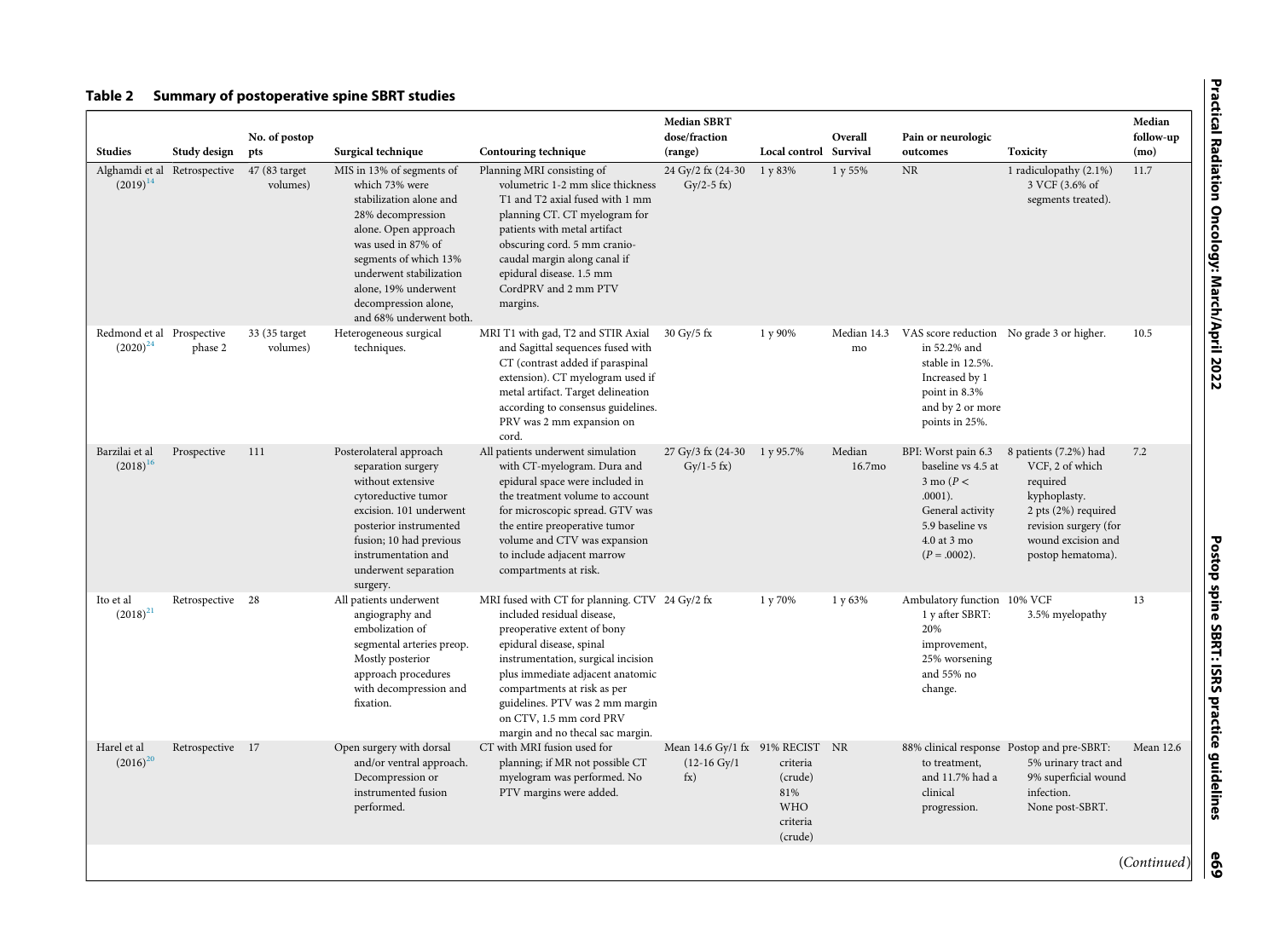| Table 2 (Continued)              |                                 |                      |                                                                                                                                                                                                                               |                                                                                                                                                                                                                                                                                                                                                                                                                  |                                                                                   |                            |         |                                |                                                                                                                                                                                                                              |                             |
|----------------------------------|---------------------------------|----------------------|-------------------------------------------------------------------------------------------------------------------------------------------------------------------------------------------------------------------------------|------------------------------------------------------------------------------------------------------------------------------------------------------------------------------------------------------------------------------------------------------------------------------------------------------------------------------------------------------------------------------------------------------------------|-----------------------------------------------------------------------------------|----------------------------|---------|--------------------------------|------------------------------------------------------------------------------------------------------------------------------------------------------------------------------------------------------------------------------|-----------------------------|
| <b>Studies</b>                   | Study design                    | No. of postop<br>pts | Surgical technique                                                                                                                                                                                                            | Contouring technique                                                                                                                                                                                                                                                                                                                                                                                             | <b>Median SBRT</b><br>dose/fraction<br>(range)                                    | Local control Survival     | Overall | Pain or neurologic<br>outcomes | Toxicity                                                                                                                                                                                                                     | Median<br>follow-up<br>(mo) |
| Tao et al<br>$(2016)^{25}$       | Prospective<br>phase I/II       | 66                   | Laminectomy, vertebrectomy<br>or a combination of these<br>techniques.                                                                                                                                                        | Pre- and postoperative MRI fused with 27 Gy/3 fx (16-30<br>CT. CT myelogram used if<br>instrumentation caused artifacts.<br>GTV included any residual<br>disease, postoperative tumor bed<br>or both. Extent of preop disease<br>was contoured with preop MRI.<br>CTV included a 5 mm margin in<br>the soft tissue around the GTV.<br>The cord and surgical scar were<br>excluded from CTV, no PTV<br>expansion. | $Gy/1-5$ fx)                                                                      | 1 y 85%                    | 1 y 74% |                                | 8% gr 1 and 5% gr 2<br>neurologic toxicity.<br>15% gr 1 and 12% gr<br>2 GI toxicity. 30% gr<br>1-2 fatigue, 18% gr 1-<br>2 pain, 5% gr 1 skin<br>pigmentation and 3%<br>gr 1 alopecia. 5% gr 3<br>pain.<br>No myelopathy.    | 30                          |
| Bate et al<br>$(2015)^{17}$      | Retrospective 21                |                      | Separation surgery with<br>epidural tumor<br>debulking, vertebrectomy<br>from a posterolateral<br>approach. Pedicle and/or<br>lateral mass screw<br>fixation and titanium<br>cage and methyl<br>methacrylate as<br>indicated. | MRI fused to CT for planning and CT 22 Gy/1 fx (16-30<br>myelography performed<br>postoperatively if high-grade<br>epidural disease. GTV included<br>any residual disease. CTV<br>contoured to preoperative tumor<br>volume and contiguous elements<br>of diseased vertebral body. CTV<br>received 80% prescription of<br>GTV.                                                                                   | $Gv/1-5$ fx)                                                                      | 1 y 90.5%                  | NR      | NR                             | No cases of VCF or<br>myelopathy.<br>2 cases (9.5%) of<br>durotomy.                                                                                                                                                          | 13.7                        |
| $(2013)^{15}$                    | Al-Omair et al Retrospective 80 |                      | Heterogeneous surgical<br>techniques.                                                                                                                                                                                         | Postoperative MRI was fused to the<br>treatment planning CT. CT<br>myelogram used if hardware<br>obscured visualization on MRI.<br>GTV defined preoperatively. 90%<br>had variation of "donut" type<br>CTV.                                                                                                                                                                                                      | 24 Gy/2 fx (18-40)<br>$Gy/1-5$ fx)                                                | 1 y 84%                    | 1 y 64% | <b>NR</b>                      | 11.25% had VCF<br>3.75% had grade 1 GI<br>and GU toxicities<br>respectively.<br>8.75% had a pain<br>flare.<br>1.25% developed<br>hardware failure. No<br>cases of radiation-<br>induced myelopathy<br>or wound<br>breakdown. | 8.3                         |
| Garg et al $\,$<br>$(2012)^{18}$ | Prospective<br>phase I/II       | 16                   | procedures.                                                                                                                                                                                                                   | Corpectomy (81%) and other Immobilized using BodyFix. CT<br>myelogram performed on a case-<br>specific basis. GTV defined on<br>MRI and CTV defined as GTV<br>plus contiguous bone marrow<br>space at risk. No PTV used.                                                                                                                                                                                         | Mean GTV<br>prescribed to<br>18 Gy and<br>mean CTV<br>received<br>$16$ Gy/ $1$ fx | 1 y 100%<br>94%<br>(crude) | NR      | NR                             | <b>NR</b>                                                                                                                                                                                                                    | 17.8                        |
|                                  |                                 |                      |                                                                                                                                                                                                                               |                                                                                                                                                                                                                                                                                                                                                                                                                  |                                                                                   |                            |         |                                |                                                                                                                                                                                                                              | (Continued)                 |

S. Faruqi et al

e70

S. Faruqi et al Practical Radiation Oncology: March/April 2022Practical Radiation Oncology: March/April 2022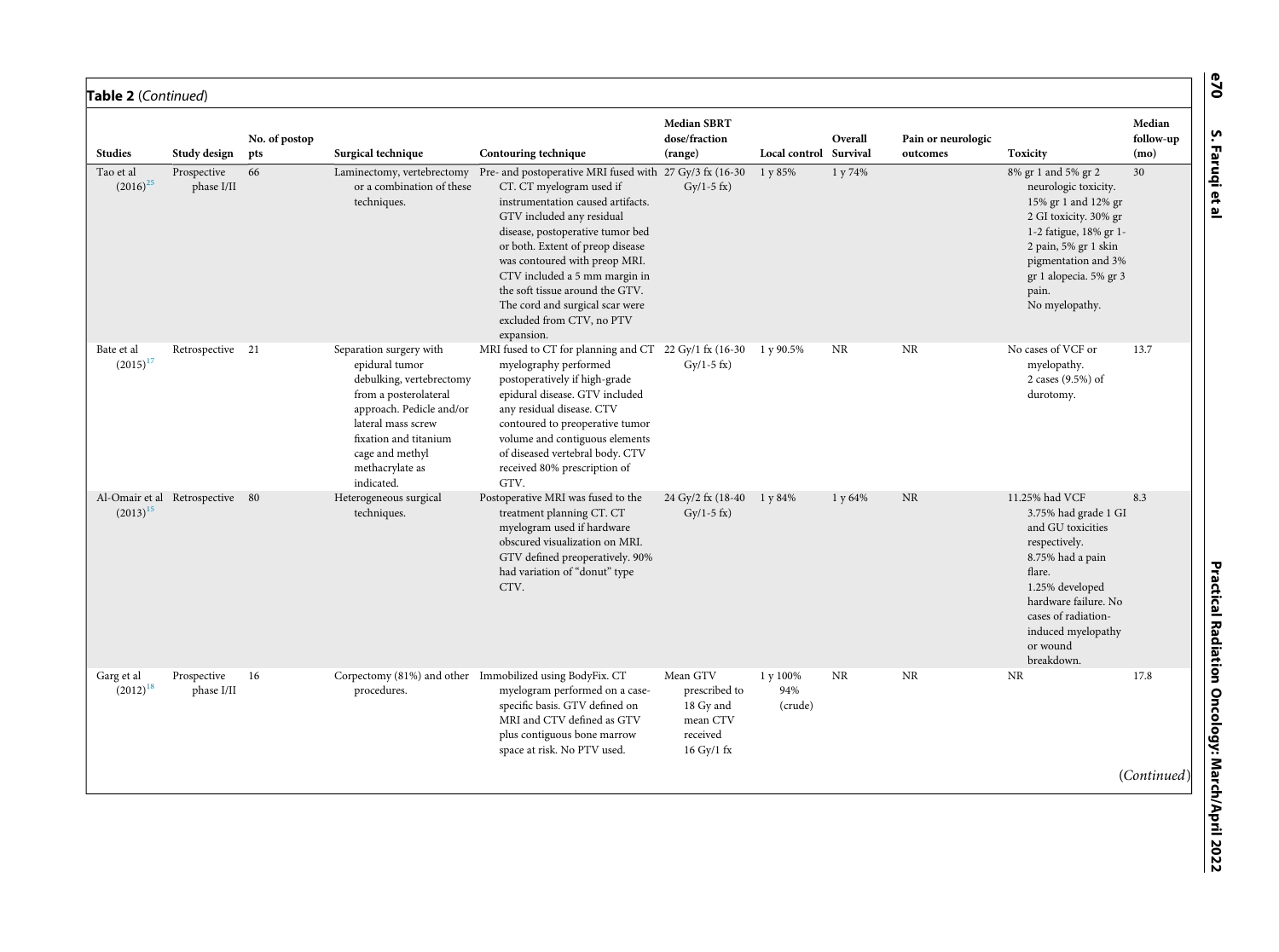| Median<br>follow-up<br>(mo)<br>13 | ים כנוכם.<br>פ<br>R<br>lation<br>Ξ<br><b>Oncolog</b> |
|-----------------------------------|------------------------------------------------------|
| 11.3                              |                                                      |

| <b>Studies</b>                                                                                                                                                                                                                                                                                                                                                                                                                                                                                                                                                                                     | Study design                 | No. of postop<br>pts | Surgical technique                                                                                                                                                                                             | Contouring technique                                                                                                                                                                                                                                                                                                                | <b>Median SBRT</b><br>dose/fraction<br>(range) | Local control Survival      | Overall                    | Pain or neurologic<br>outcomes                                                                                                                            | Toxicity                                                                                                                                                                                                       | Median<br>follow-up<br>(mo) |
|----------------------------------------------------------------------------------------------------------------------------------------------------------------------------------------------------------------------------------------------------------------------------------------------------------------------------------------------------------------------------------------------------------------------------------------------------------------------------------------------------------------------------------------------------------------------------------------------------|------------------------------|----------------------|----------------------------------------------------------------------------------------------------------------------------------------------------------------------------------------------------------------|-------------------------------------------------------------------------------------------------------------------------------------------------------------------------------------------------------------------------------------------------------------------------------------------------------------------------------------|------------------------------------------------|-----------------------------|----------------------------|-----------------------------------------------------------------------------------------------------------------------------------------------------------|----------------------------------------------------------------------------------------------------------------------------------------------------------------------------------------------------------------|-----------------------------|
| Massicotte<br>et al<br>$(2012)^{22}$                                                                                                                                                                                                                                                                                                                                                                                                                                                                                                                                                               | Retrospective                | - 10                 | Minimal Access Spine<br>Surgery based on a<br>tubular retraction system<br>to gain access for<br>decompression and<br>mechanical stabilization<br>using methyl-<br>methacrylate under direct<br>visualization. | CT simulation with noncontrast MRI<br>fusion. GTV contoured as visible<br>tumor, CTV included pathway for<br>microscopic spread and the<br>ipsilateral trajectory of the tube.<br>1.5 mm PRV expansion for the<br>cord, no expansion on cauda<br>equina or thecal sac. PTV of<br>$2$ mm.                                            | 24 Gy/3 fx (18-35)<br>$Gv/1-5$ fx)             | 70% (crude)                 | <b>NR</b>                  | Of 8 initially<br>symptomatic<br>patients, at 1 mo<br>median<br>improvement of<br>1 point and at 5<br>months median<br>improvement of<br>6 points on VAS. | 30% rate of progressive<br><b>VCF</b><br>20% rate of pain<br>flare.<br>0% myelopathy rate.                                                                                                                     | 13                          |
| $(2010)^{23}$                                                                                                                                                                                                                                                                                                                                                                                                                                                                                                                                                                                      | Moulding et al Retrospective | 21                   | All patients underwent<br>posterolateral<br>decompression and<br>instrumentation with the<br>goal of epidural tumor<br>decompression and<br>spinal fixation.                                                   | Preoperative MRI was used along with 24 Gy/1 fx (18-<br>postoperative CT myelography to<br>contour a GTV that includes all<br>epidural and paraspinal disease.<br>GTV contoured to the<br>preoperative tumor volume. CTV<br>expansion for microscopic<br>disease. PTV contoured to the<br>dural margin, 2-3 mm expansion<br>on CTV. | $24 \text{ Gy}/1 \text{ fx}$                   | 1 y 90.5%<br>81%<br>(crude) | Median<br>10 <sub>mo</sub> | <b>NR</b>                                                                                                                                                 | 3 pts (14%) each had a<br>grade 1 skin reaction<br>and grade 2<br>esophagitis. 1 pt (5%)<br>developed grade 4<br>esophagitis requiring<br>surgical repair of<br>fistula. 1 pt (5%) had<br>acute neuritic pain. | 11.3                        |
| Gerszten et al<br>$(2009)^{19}$                                                                                                                                                                                                                                                                                                                                                                                                                                                                                                                                                                    | Prospective                  | 11                   | Percutaneous transpedicular<br>coblation corpectomy<br>immediately followed by<br>balloon kyphoplasty.                                                                                                         | MRI used for GTV delineation. Entire Mean 19 Gy/1 fx<br>vertebral body and any adjacent<br>tumor extension were included<br>within radiosurgical treatment<br>volume (CTV).                                                                                                                                                         | $(16-22.5 \text{ Gy}/1$<br>$f_{\rm X}$ )       | 100% (crude) NR             |                            | Long-term<br>improvement in<br>back pain in all<br>patients. Mean<br>baseline pain<br>score 8, reduced<br>to 3 at last<br>follow-up (10 pt<br>VAS).       | No radiation-induced or 11<br>surgical toxicity. No<br>myelopathy.                                                                                                                                             |                             |
| Abbreviations: BPI = brief pain inventory; CT = computed tomography; CTV = clinical target volume; fx = fraction(s); GI = gastrointestinal; GTV = gross tumor volume; GU = genitourinary; MIS = minimally<br>invasive surgery; MRI = magnetic resonance imaging; NR = not reported; PRV = planning organ-at-risk volume; PTV = planning target volume; RECIST = response evaluation criteria in solid tumors;<br>SBRT = stereotactic body radiation therapy; STIR = short-TI inversion recovery; VAS = Visual Analog Scale; VCF = vertebral compression fracture; WHO = World Health Organization. |                              |                      |                                                                                                                                                                                                                |                                                                                                                                                                                                                                                                                                                                     |                                                |                             |                            |                                                                                                                                                           |                                                                                                                                                                                                                |                             |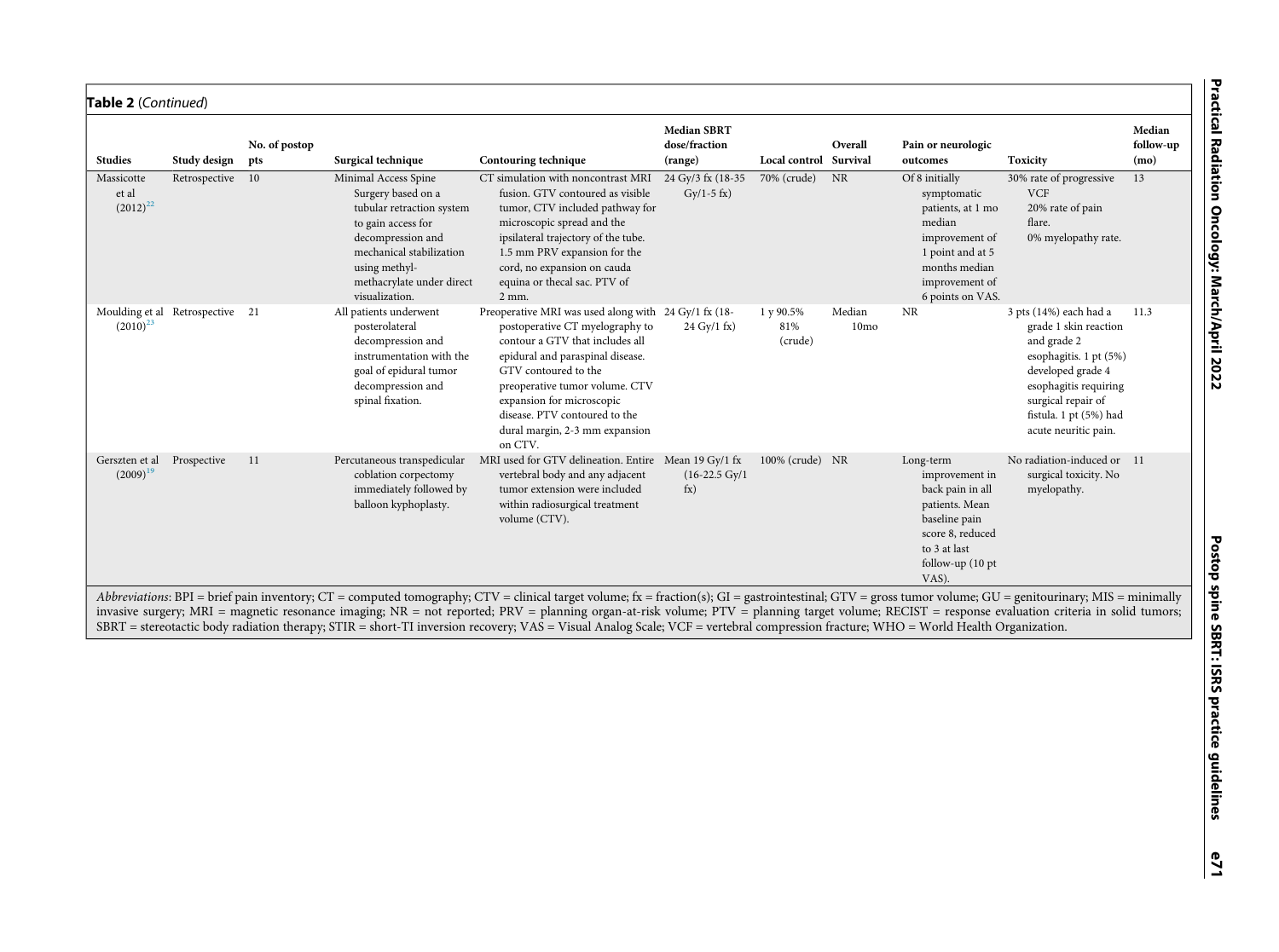<span id="page-7-0"></span>

|                 |                                  |         | <b>Probability</b>  |
|-----------------|----------------------------------|---------|---------------------|
| Study           |                                  | Weights | [95% CI]            |
| Alghamdi, 2019  | ╍                                | 11.75%  | $0.83$ [0.68, 0.94] |
| Redmond, 2019   | ⊶                                | 12.65%  | 0.90 [0.78, 0.98]   |
| Barzilai, 2018  | н                                | 14.33%  | $0.96$ [0.88, 1.00] |
| Ito, 2018       |                                  | 8.83%   | $0.70$ [0.47, 0.88] |
| Tao, 2016       | ⊶                                | 14.33%  | $0.85$ [0.74, 0.94] |
| Bate, 2015      | −                                | 9.69%   | $0.90$ [0.75, 0.99] |
| Al-Omair, 2013  | ⊶                                | 14.78%  | 0.84 [0.73, 0.93]   |
| Garg, 2012      | ⊶                                | 8.19%   | 1.00 [0.93, 1.00]   |
| Moulding, 2010  |                                  | 5.44%   | 0.90 [0.64, 1.00]   |
| <b>RE</b> Model |                                  | 100.00% | $0.89$ [0.83, 0.94] |
|                 |                                  |         |                     |
|                 | 0.0<br>0.5<br>1.0                |         |                     |
|                 | 1-Year Local Control Probability |         |                     |

Figure 2 One-year local control probability forest plot.

was significant between-study heterogeneity ( $I^2 = 75.7\%$ ,  $P < .001$ ) driven by Tao et al<sup>[25](#page-12-14)</sup> and Barzilai et al.<sup>[16](#page-12-27)</sup> There was no publication bias ( $P = .72$ ).

#### Outcome predictors

Four studies reported a multivariate analysis (MVA) for LC ([Table 3\)](#page-8-0). Alghamdi et al<sup>[14](#page-12-10)</sup> found that higher grade of postoperative epidural disease ( $P < .0001$ ) and a shorter time between prior RT and postoperative SBRT ( $P = .004$ ) predicted for greater rates of local failure (LF). Al-Omair et al<sup>[15](#page-12-12)</sup> similarly showed that achieving a postoperative Bilsky grade 0 or 1 had a lower rate of LF versus grade 2 or 3 ( $P = .003$ , hazard ratio [HR] = 0.225). They also reported a higher rate of LC for high dose per fraction SBRT (18-26 Gy in 1- 2 fx) versus lower dose per fraction SBRT [18-40 Gy in 3 to 5 fx,  $(P = .022, HR = 0.322)$ ]. Tao et al<sup>21</sup> reported a lower rate of LC with both sarcoma histology ( $P = .04$ , subhazard ratio [SHR] = 2.38) and with a higher tumor volume before surgery ( $P = .006$ , SHR 1.01). A preoperative tumor volume cutoff of more than 50 cc was associated with diminished crude local control ( $P = .03$ ). Garg et al<sup>[18](#page-12-11)</sup> showed that failure to achieve durable pain control (<4 of 10 on brief pain inventory [BPI]) at 6 months strongly predicted for LF  $(P = .04, HR = 9.4).$ 

Three of the included studies completed a MVA for OS. Tao et al $^{25}$  $^{25}$  $^{25}$  confirmed KPS as a prognostic factor with longer survival in those patients with a KPS of 90 to 100 versus 60 to 80 ( $P = .02$ , HR = 2.22). Systemic therapy post-SBRT significantly improved survival in the analysis by Al-Omair et al<sup>[15](#page-12-12)</sup> ( $P = .025$ , HR = 2.34). Lack of pain control ( $>$ 3 of 10 on BPI) at both 3 months ( $P = .04$ ,  $HR = 3.28$ ) and 6 months ( $P = .03$ ,  $HR = 5.28$ ) post-SBRT

was a significant predictor for inferior survival in the study by Garg et al. $18$ 

#### Adverse events

Eleven studies specifically described the toxicity outcomes of patients treated with postoperative spine SBRT. Of a total of 445 patients, one event of myelopathy developed 30 months after SBRT. The patient who developed myelopathy was previously treated with carbon-ion beam of 70.4 GyE (photon gray equivalent) and 7 years later underwent decompression surgery and SBRT at the same spinal levels. Tao et al<sup>[25](#page-12-14)</sup> reported 5 patients experiencing a grade 1 neurologic toxicity (numbness, tingling, or both) and 3 patients experiencing grade 2 neurologic toxicity (radiculitis, numbness, and tingling). Alghamdi et al<sup>14</sup> reported on 1 patient experiencing radiculopathy.

Other reported toxicities included 26 cases (5.6%) of VCF and 25 events (5.4%) of pain flare. Meta-analysis for crude VCF probability was 2.4% (95% CI, 0.3%-6.7%). Heterogeneity was high ( $I^2 = 79.2\%$ ,  $P < .001$ ), with no single study that was overly influential. There was no publication bias ( $P = .82$ ). One patient developed grade 4 esophageal toxicity with a fistula requiring surgical repair. Barzilai et al $^{16}$  $^{16}$  $^{16}$  reported on 2 patients who required revision surgery: one for wound revision, and the other for removal of a postoperative hematoma. One instance of hardware failure in a previously irradiated patient was observed by Al-Omair et al.<sup>[15](#page-12-12)</sup> Two cases of durotomy were noted by Bate et al, $^{17}$  both of which were closed primarily with no further consequence. Other toxicities cited in the literature included grade 1 to 2 gastrointestinal toxicity, skin reaction, and alopecia.

#### **Discussion**

The purpose of this investigation was to focus on the postoperative spine SBRT population and to our knowledge there are no randomized trials planned and the literature is limited and evolving. Twelve studies were identified reporting outcomes for a total of 461 patients based on our strict inclusion and exclusion criteria. The 1-year local control rate ranged from 70% to 100%. Serious toxicities included myelopathy in a single patient, which was specific to a previously heavily irradiated segment. Postoperative spine SBRT VCF was reported in 26 patients (5.6%), and one patient developed an esophageal fistula requiring surgical repair. Based on this systematic review, ISRS summary recommendations are presented in [Table 4](#page-9-0).

Surgery for spinal metastases can be associated with significant morbidity, with complication rates ranging from 5% to 76%.<sup>26</sup> As such, patient selection for surgery is critical. One group of patients, in addition to the post-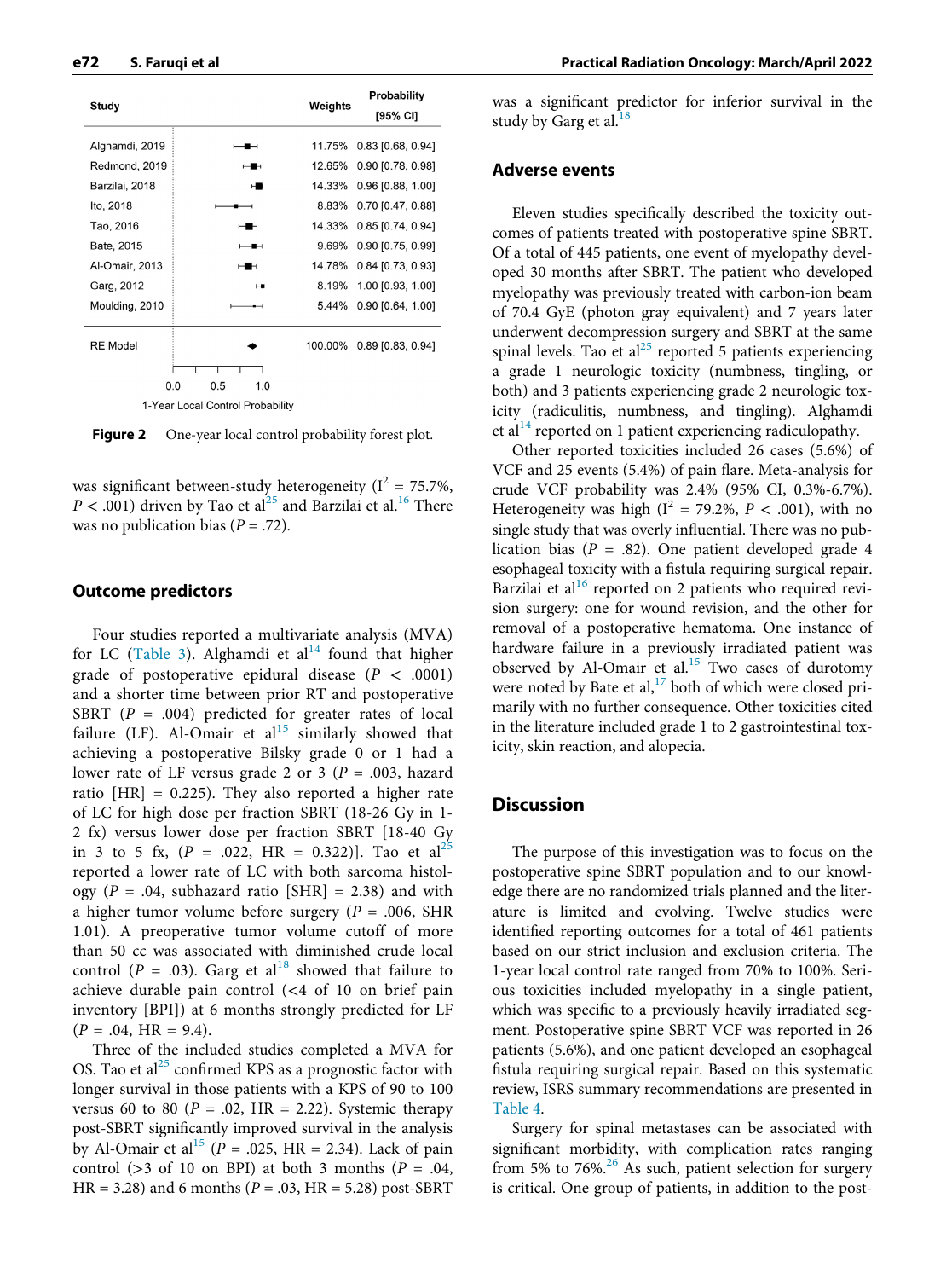| Study, y                                                                                                                                                                                                                                                                      | <b>Risk factors on UVA</b><br>for LC                                                                                            | <b>Risk factors on MVA</b><br>for LC                                                                                                                   | <b>Risk factors on UVA</b><br>for OS                                                                                                         | <b>Risk factors on MVA</b><br>for OS                                                                                                                                                          |  |  |
|-------------------------------------------------------------------------------------------------------------------------------------------------------------------------------------------------------------------------------------------------------------------------------|---------------------------------------------------------------------------------------------------------------------------------|--------------------------------------------------------------------------------------------------------------------------------------------------------|----------------------------------------------------------------------------------------------------------------------------------------------|-----------------------------------------------------------------------------------------------------------------------------------------------------------------------------------------------|--|--|
| Alghamdi et al<br>$(2019)^{14}$                                                                                                                                                                                                                                               | Grade of postoperative<br>epidural disease<br>(P < .0001)<br>Time interval between<br>prior RT and start<br>of pSBRT $(P=.002)$ | Grade of postoperative<br>epidural disease<br>(P < .0001)<br>Time interval between<br>prior RT and start<br>of pSBRT $(P=.004)$                        | Presence of lung or<br>liver disease<br>$(P=.012)$                                                                                           | Not reported                                                                                                                                                                                  |  |  |
| Ito et al $(2018)^{21}$                                                                                                                                                                                                                                                       | Rades score, favorable<br>vs intermediate/<br>poor survival<br>prognosis ( $P < .01$ )                                          | Not reported                                                                                                                                           | Not reported                                                                                                                                 | Not reported                                                                                                                                                                                  |  |  |
| Tao et al $(2016)^{25}$                                                                                                                                                                                                                                                       | Sarcoma histology<br>$(P=.014, )$<br>$SHR = 2.90$<br>Tumor volume before<br>surgery ( $P < 001$ ,<br>$SHR = 1.01$               | Sarcoma histology<br>$(P=.04, )$<br>$SHR = 2.38$<br>Tumor volume before<br>surgery ( $P = .006$ ,<br>SHR 1.01)                                         | KPS 90-100 vs 60-80<br>$(P=.009, )$<br>$HR = 2.35$<br>BPI baseline pain<br>$(P=.04, HR = 1.16)$                                              | KPS 90-100 vs 60-80<br>$(P=.02, HR = 2.22)$                                                                                                                                                   |  |  |
| Bate et al $(2015)^{17}$                                                                                                                                                                                                                                                      | Nonsignificant                                                                                                                  | Not reported                                                                                                                                           | Not reported                                                                                                                                 | Not reported                                                                                                                                                                                  |  |  |
| Al-Omair et al $(2013)^{15}$                                                                                                                                                                                                                                                  | 18-26 Gy/1-2 fx vs 18-<br>40 Gy/3-5 fx<br>$(P=.029)$<br>Postoperative Bilsky<br>grade $0/1$ vs $2/3$<br>$(P=.009)$              | 18-26 Gy/1-2 fx vs 18-<br>40 Gy/3-5 fx<br>$(P=.022, )$<br>$HR = 0.322$<br>Postoperative Bilsky<br>grade $0/1$ vs $2/3$<br>$(P=.003, )$<br>$HR = 0.225$ | Systemic therapy post-<br>SBRT $(P=.021)$                                                                                                    | Systemic therapy post-<br>SBRT $(P = .025, )$<br>$HR = 2.34$                                                                                                                                  |  |  |
| Garg et al $(2012)^{18}$                                                                                                                                                                                                                                                      | No statistically<br>significant<br>predictors of<br>recurrence                                                                  | Lack of durable pain<br>control (score <4 of<br>10 on BPI) at 6 mo<br>$(P = .04, HR = 9.4)$                                                            | Neurologic function<br>preservation, yes or<br>no ( $P < .01$ )<br>Durable pain control<br>(score $<$ 4 of 10 on<br>BPI) at 3mo<br>$(P=.01)$ | Lack of durable pain<br>control (score $>$ 3 of<br>10 on BPI) at 3mo<br>$(P=.04, HR = 3.28)$<br>Lack of durable pain<br>control (score $>$ 3 of<br>10 on BPI) at 6 mo<br>$(P=.03, HR = 5.28)$ |  |  |
| Abbreviations: BPI = Brief Pain Inventory; ED = epidural disease; fx = Fractions; HR = hazard ratio; KPS = Karnofsky Performance Status; LC = local<br>control; MVA = multivariable analysis; $OS =$ overall survival; $SHR =$ subhazard ratio; $UVA =$ univariable analysis. |                                                                                                                                 |                                                                                                                                                        |                                                                                                                                              |                                                                                                                                                                                               |  |  |

<span id="page-8-0"></span>

|  | Table 3 Uni- and Multivariable analyses for local control and overall survival after postoperative SBRT |
|--|---------------------------------------------------------------------------------------------------------|
|  |                                                                                                         |

MESCC surgical patients, that is likely to benefit from a combined approach are those undergoing surgery for mechanical instability. After surgery, the intent of postoperative SBRT is to achieve durable long-term local control and potentially optimize pain control. The degree to which surgical stabilization mitigates the risk of SBRT induced VCF remains an unanswered question. VCF after postoperative SBRT in this analysis was noted in 5.6% of patients, suggesting that stabilization of fractures with surgery is maintained despite postoperative SBRT. A prior literature review focusing on VCF after denovo spine SBRT, in which the majority of patients did not have a history of surgery, reported a crude VCF rate of 13.9% for comparison.<sup>2</sup>

Although the aforementioned Patchell trial and North American AOSpine study affirmed benefit for surgery for symptomatic MESCC, the role of surgical decompression for asymptomatic high-grade epidural disease (Bilsky 2-3) is controversial. Among the included studies reporting postoperative spine SBRT patterns of failure, epidural space remains the most common site of tumor recurrence. The multivariable analyses by both Al-Omair et al and Alghamdi et al noted an increased risk of local recurrence with higher postoperative epidural disease grade.<sup>[14,](#page-12-10)[15](#page-12-12)</sup> A potential therapeutic benefit from downgrading epidural disease with respect to local control was observed; hence, indirectly supporting surgery as an indication to optimize postoperative SBRT outcomes. Jakubovic et al also showed that even a small reduction in epidural tumor volume can result in significantly improved dose received by the tumor.<sup>[1](#page-12-0)</sup> These observations also highlight the importance of new surgical directions for these patients such as separation surgery where the intent is to stabilize with instrumentation and circumferentially decompress the epidural disease without aggressive vertebral body tumor debulking.<sup>[28](#page-12-31)</sup> Minimally invasive spine surgery (MIS) and laser interstitial thermotherapy are innovations that potentially avoid the invasiveness of traditional separation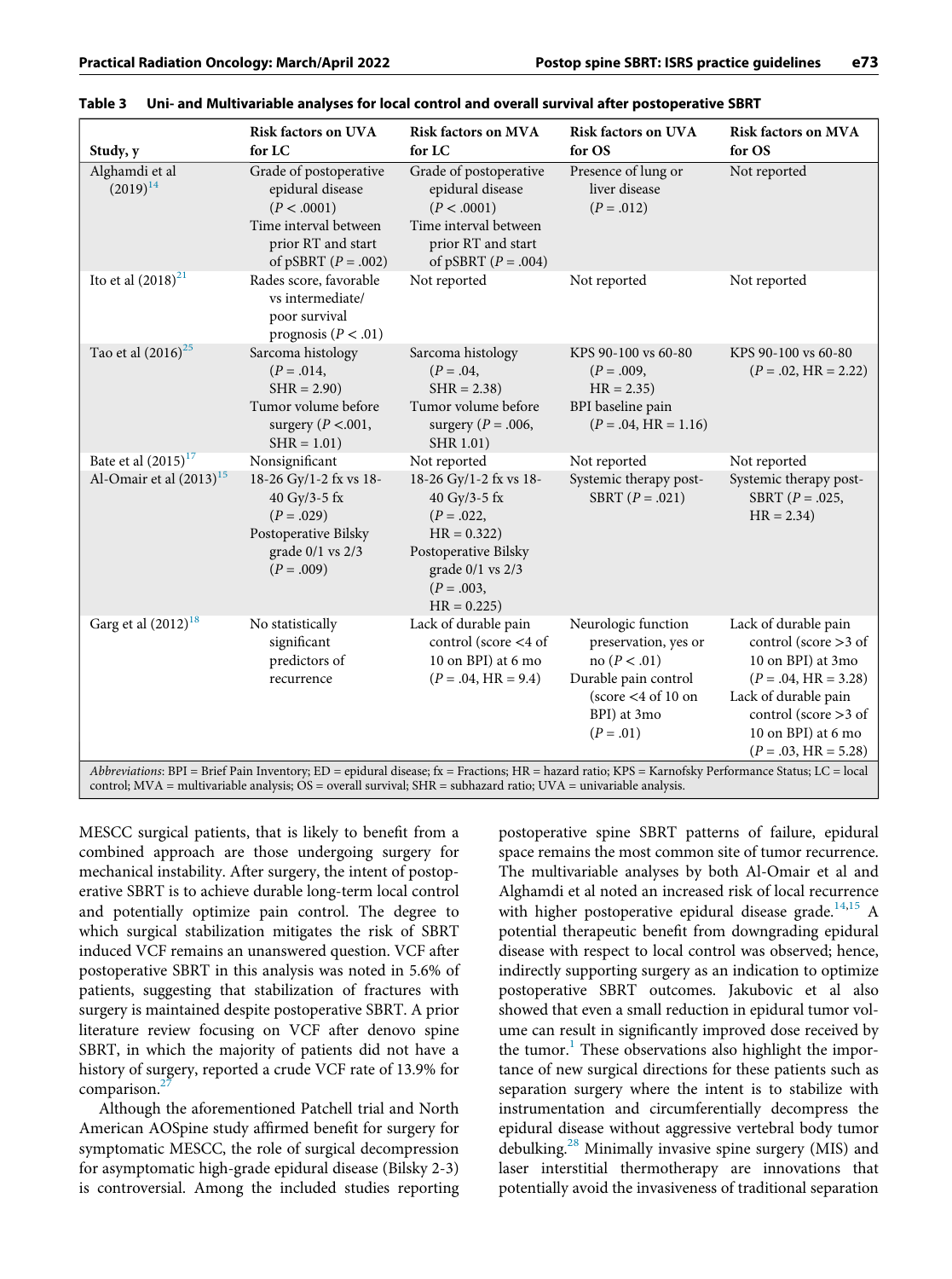#### <span id="page-9-0"></span>Table 4 ISRS recommendations for the use of postoperative spine SBRT

Key recommendations

- Patient selection
- Patients with oligometastatic disease.
- Patients with radioresistant histologies and/or those with mass-type tumors with paraspinal extension.
- If prior cEBRT or SBRT has been given to the affected spinal segment then salvage postoperative SBRT can be considered.

#### Treatment planning

- All patients should undergo an axial high-resolution 1.5 Tesla T1/T2 MRI of the affected spinal segment including at least one vertebral segment above and below the target volume for both target and OAR delineation. This MRI is fused to the planning CT scan. Use of gadolinium or CT contrast can assist in delineation of soft tissue tumor extension. A CT-myelogram can be considered, especially for cases where hardware artifact obscures canal on the MRI scan. In this scenario it is best to perform a simulation CT myelogram as opposed to a diagnostic CT myelogram that is then fused to the radiation planning CT.
- A 1.5-2 mm PRV should be applied to the spinal cord. The thecal sac does not need a PRV. Spinal cord and thecal sac dose limits vary based on fractionation. Published guidelines for dose constraints can be consulted as indicated.<sup>[34-36](#page-13-0)</sup>
- The preoperative extent of epidural/paraspinal disease should be included in the postoperative CTV. This often requires the use of a "donut" type CTV. $38$  A 5 mm superior/inferior CTV expansion including the spinal canal beyond visible epidural disease should also be considered, in addition to a 5 mm margin surrounding any paraspinal soft tissue disease extension while respecting anatomic boundaries. The surgical scar does not need to be included in the CTV. Contouring recommendations have been published by Chan et al and Redmond et al.<sup>[38](#page-13-3),[39](#page-13-4)</sup>
- A minimum time interval of 1-week from the time of a minimally invasive spinal surgery, and 8-14 days for more invasive surgeries, should be maintained before simulation for SBRT. Delays longer than 4 weeks postoperatively to the initiation of radiation may result in worse tumor control.

Follow-up

- In addition to history and physical examination, a spine MRI should be considered every 2-3 months post-SBRT for the first year and then every 3-6 months thereafter.

Abbreviations:  $CT =$  computed tomography;  $CTV =$  clinical target volume;  $cEBRT =$  conventional external beam radiation therapy; ISRS = International Stereotactic Radiosurgery Society; MRI = magnetic resonance imaging; OAR = organ at risk; PRV = planning organ-at-risk volume; SBRT = stereotactic body radiation therapy.

surgery. This can reduce the time from surgery to radiation planning which is critical in minimizing delays in systemic therapy administration.

With respect to patient selection for postoperative SBRT the literature is evolving. Patients with longer-term survival, such as those with spinal oligometastases, should be considered for this treatment given the high rates of local control observed[.10](#page-12-33) Barzilai et al reported a significant survival advantage for those with spinal oligometastatic disease compared with a more diffuse pattern of metastases supporting this patient group as an indication.<sup>12</sup> A second group of patients who may benefit from dose escalation are those with complex "mass" type tumors given the more limited local control observed after cEBRT. Mizumoto et al reported a 1 year LC rate of <50% within this population after cEBRT, and the presence of "mass" was a stratification factor in the SC.24 randomized trial for this reason.<sup>29</sup> Additionally, patients with radioresistant histology (renal cell carcinoma, gastrointestinal, thyroid, melanoma, and sarcoma) have historically poor tumor control rates with  $cEBRT<sup>11</sup>$  As such it is reasonable to offer these patients postoperative spine SBRT given the high rates of local control specifically for these histologies. $30-33$ 

The last group of patients for whom this review advises consideration for postoperative spine SBRT are those with prior history of radiation therapy to the affected spinal

segment. When retreatment is completed with conventional fractionation and technique, a lower dose of radiation is typically used than the first time due to the feared complication of myelopathy. This puts the patient at risk for further local failure at the treated site. Retreatment with SBRT has been extensively investigated and a literature review by Myrehaug et al reported high rates of local control at >75% and a risk of myelopathy of  $1.2\%^{34}$  $1.2\%^{34}$  $1.2\%^{34}$  A recent analysis by Detsky et al also found a 1-year LC rate of 86% in 83 spinal segments that underwent retreatment with SBRT.<sup>[35](#page-13-1)</sup> Adverse events included a 4% VCF rate and no radiation myelopathy was observed. Although survival may be more limited in patients with brain metastases, neurologic deficits, poor performance status, and unfavorable histologies, it is reasonable to recommend postoperative spine SBRT in patients with previous cEBRT operated on for salvage of progression with a time interval of at least 5 months from prior cEBRT. $36-38$ 

# Treatment planning

The median doses used for SBRT in the included studies ranged from 15 to 30 Gy delivered in 1 to 5 fx. Of the included studies, only one demonstrated a relationship between dose and local-control. Al-Omair et al found in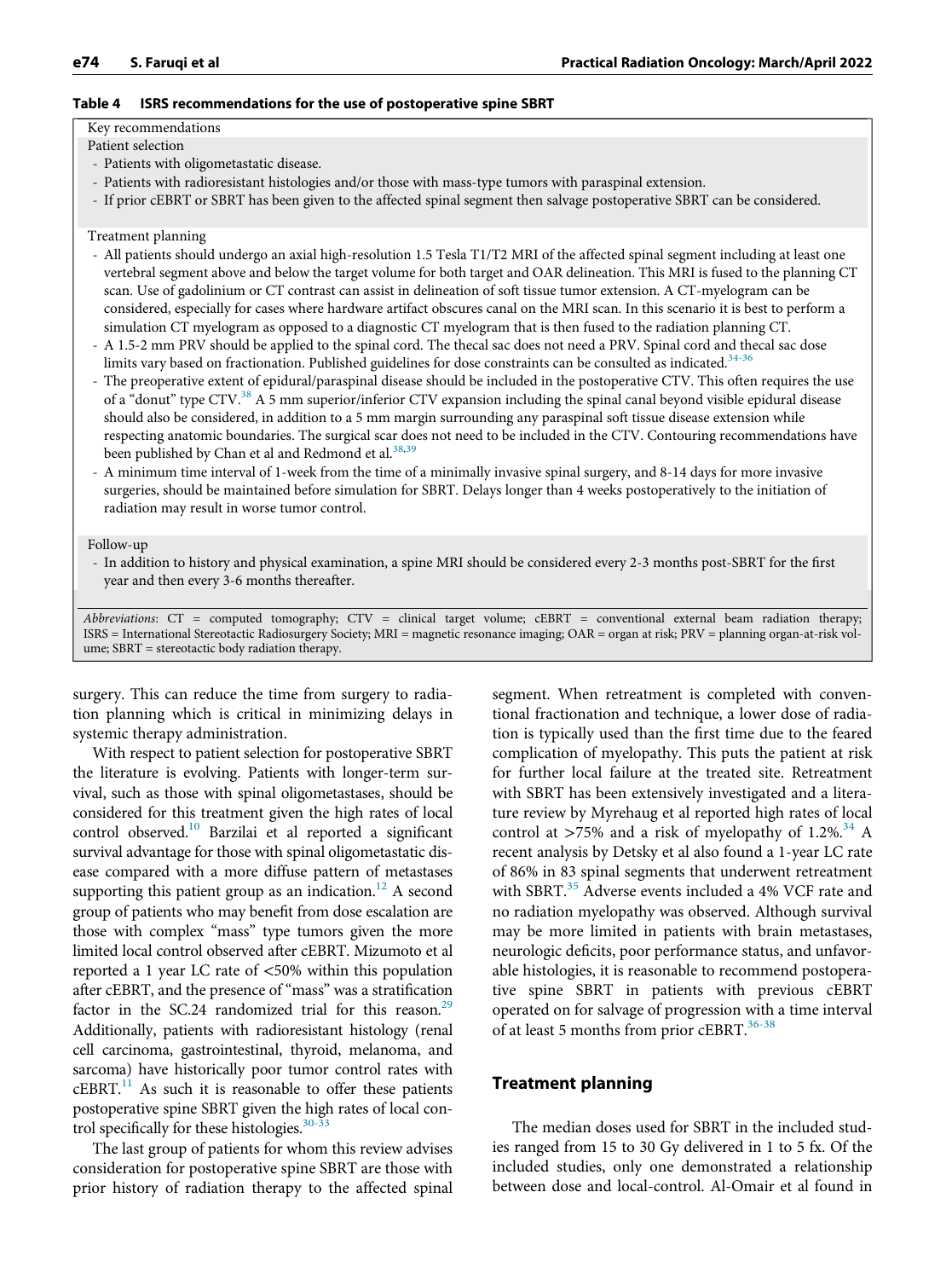their multivariate analysis that patients treated with a higher dose per fraction of SBRT, 18 to 26 Gy in 1 to 2 fx, had a statistically significant improvement in local control compared with those that received 18 to 40 Gy in 3 to 5 fx.<sup>[15](#page-12-12)</sup> Laufer et al also reached a similar conclusion in their analysis of 186 patients who underwent separation sur-gery followed by SBRT.<sup>[39](#page-13-4)</sup> Patients who received low-dose hypofractionated SBRT (median 30 Gy in 5-6 fx; range, 18-36 Gy) had a higher 1-year local failure rate of 22% compared with 4% for those that received high-dose hypofractionated SBRT (median 27 Gy in 3 fx; range, 24- 30 Gy). Both authors credit these results to the different mechanisms thought to be at play with high-dose per fraction RT, including its ability to activate microvascular endothelial apoptosis and the ceramide pathway. Given the lack of prospective data comparing different fractionation regimens, a firm conclusion about the optimal dose for postoperative SBRT is not possible at this time. Doses used for patients with intact previously untreated spinal metastases on randomized clinical trials include 16 to 18 Gy in 1 fx and 24 Gy in 2 fx, both of which have a highdose per fraction and can be considered in the postoperative setting as well. $40,41$  $40,41$ 

Of the 4 studies that reported patterns of failure after postoperative SBRT, progression within the epidural space was observed in 65% to 100% of those local failures.<sup>[14](#page-12-10),[15,](#page-12-12)[18](#page-12-11)[,25](#page-12-14)</sup> This observation signifies the importance of covering the epidural space adequately in the CTV. The International Spine Radiosurgery Consortium (ISRC) helpfully created an anatomic classification system subdi-viding the spinal segment into 6 sectors [\(Fig. 3](#page-10-0)).<sup>[42](#page-13-7)</sup> Chan et al investigated the pattern of epidural progression for 24 cases, and determined that for patients with preoperative epidural disease involving both the anterior (ISRC sectors 1, 2, and 6 and posterior compartments ISRC sectors 3, 4, and 5), progression at the time of failure was observed in all sectors.<sup>[43](#page-13-8)</sup> Therefore, for these patients a

donut CTV encompassing the entire epidural space may be safest, and there is data reported on this approach that do not suggest any added toxicities.<sup>[14](#page-12-10)[,15](#page-12-12)</sup> For the subset of patients with epidural disease confined to the anterior compartment, the rate of failure in the posterior most compartment (ISRC sector 4) was significantly lower than if disease involved both the anterior and posterior compartments. A horseshoe type CTV sparing sector 4 may be appropriate for patients with anterior confined epidural involvement alone on both pre- and postoperative MRI. The lack of posterior epidural disease alone limited the analyses with respect to sparing the anterior epidural space, and our recommendation is that for limited epidural disease the diametrically opposed sector can be spared as indicated. Redmond et al have also published a consensus guideline for postoperative spine SBRT treatment planning.[44](#page-13-9) It is recommended that the postoperative CTV include the entire extent of pre- and postoperative tumor and the anatomic compartment involved. Other areas that can also be included per physician discretion are the circumferential epidural space, up to a 5 mm expansion on paraspinal disease and up to a 5 mm superior/inferior (SI) margin consisting of the appropriate canal based sectors beyond known epidural disease based on both pre- and postoperative imaging. Surgical tract, instrumentation, and incision do not need to be included in the CTV unless they are considered to be involved with disease. A margin of up to 2 mm for planning target volume (PTV) and PRV are advised as expansions on the CTV and spinal cord respectively. Guidelines have been published by the HYTEC group providing recent modeling data to maintain a risk of radiation myelopathy of less than 5%.[36](#page-13-2) The higher end of the tolerance thresholds may be applicable to patients with high-grade epidural disease to balance the low risk of radiation myelopathy with the goal of local control in patients with epidural disease.

<span id="page-10-0"></span>

Figure 3 (A) Preoperative magnetic resonance imaging of a patient with an L1 metastasis centered around the right pedicle, transverse process, lamina and vertebral body. The International Spine Radiosurgery Consortium sectors have been superimposed on this image and reveal epidural disease involvement in sectors 1, 6, and 5. Postoperative computed tomography (B) and magnetic resonance imaging (C) show the clinical target volume applied to this target. Given the preoperative involvement, almost the entire epidural space is covered with sparing of the diametrically opposed International Spine Radiosurgery Consortium segment 3.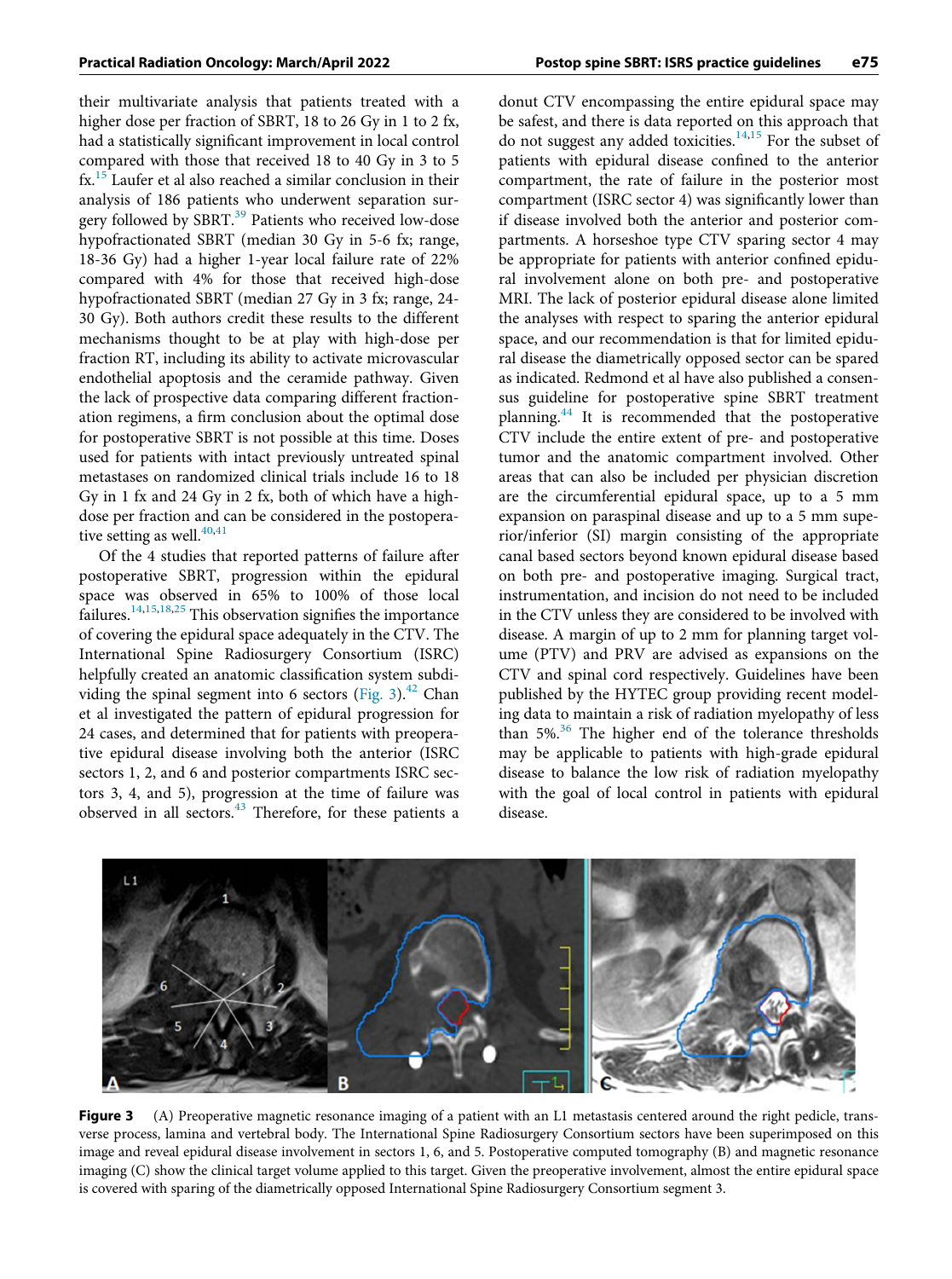A CT-myelogram can aid in the delineation of the spinal cord or thecal sac post-spinal instrumentation insertion. Of the included studies, only 2 used a CT-myelogram on all patients. Other authors cited hardware artifact or high-grade epidural disease as factors that led to the use of CT-myelogram in selected patients. A postoperative MRI fusion with the treatment planning CT scan is still essential for accurate cord/thecal sac and, moreover, tumor delineation. The PRV expansion used by the included studies was 1.5 to 2 mm for the spinal cord. The thecal sac does not require a PRV margin. The PTV margin varied between institutions from 0 to 3 mm.

# Influence of spinal instrumentation on treatment planning

At the time of planning, it is important to account for the titanium hardware in the treatment planning system. In a multi-institutional analysis, Furuya et al evaluated the dosimetric effect of spine SBRT with an in-house spine phantom assessed with and without metal hardware in place.[45](#page-13-10) Dose differences introduced by the presence of metal was within 3% in both the target and spinal cord between the 2 phantoms as measured by radiophotoluminescent glass dosimeters, thus implying that the effect of titanium hardware on dose delivery is clinically acceptable. Additionally, dose calculation with the metal hardware density assigned effected the calculated maximum point dose (Dmax) of the spinal cord especially in the area close to the screws, affirming the importance of delineating the metal hardware before dose calculation. Due to potential for increased instrumentation artifact with 3 Tesla (T) MRI, a 1.5T MRI is recommended for the pur-poses of treatment planning.<sup>[46](#page-13-11)</sup> Carbon fiber constructs are also increasingly used for spine surgery and these can reduce the instrumentation artifact compared with titanium, making them suitable for further study in patients planned for postoperative spine SBRT.<sup>[47](#page-13-12)</sup>

#### Effect on wound healing and time interval between surgery and SBRT

The median time interval between surgery and SBRT was reported by 5 of the included studies and ranged from 14 days to 45 days.<sup>[14-16](#page-12-10)[,21](#page-12-32),[22](#page-12-38)</sup> Two studies reported the mean time as 14 days and 44 days, and a additional 2 investigators treated patients within 2 months and 4 months, respectively.<sup>[19](#page-12-39),[20](#page-12-40),[23](#page-12-41)[,24](#page-12-13)</sup> The 2 studies that reported a median and mean time of 14 days were investigations of MIS and percutaneous treatment of vertebral body tumors, respectively.<sup>[19](#page-12-39)[,22](#page-12-38)</sup>

Of the included studies, only one patient was noted by Barzilai et al in their sample of 111 that required revision

surgery for wound complication post SBRT. $^{16}$  $^{16}$  $^{16}$  In a review of the literature specifically addressing the risk of wound complication in postoperative SBRT, Itshayek et al reported on wound healing complications in 8 of 82 patients (9.8%).<sup>[48](#page-13-13)</sup> However, 7 patients had received prior cEBRT before surgery, which is known risk factor for perioperative wound complications.

Based on limited evidence, the risk of wound complication with postoperative SBRT in patients with no prior history of palliative radiation therapy remains low and acceptable. The ideal timing of SBRT postsurgery will depend on a number of factors including the type of procedure that was performed. A minimum interval of 1-week from the time of a MIS, and 8 to 14 days for more invasive surgeries, should be maintained before undergoing simulation for  $SBRT<sup>22</sup>$  Although no maximum interval before initiating radiation therapy exists, a recent analysis of 89 postoperative patients treated with radiation therapy by Gong et al showed that patients with tumor progression before radiation therapy (TPBR) had increased LF and reduced OS compared with patients without TPBR. Progression of disease occurred in only 1.2% of patients postoperatively at 1 month and increased to 24% and 45% at 3 and 6 months, respectively.<sup>[49](#page-13-14)</sup> As such, delays longer than 4 weeks postoperatively may lead to worse tumor control in proportion to the duration of the delay.

The limitations of this systematic review include the heterogenous patient population, variable surgical technique and radiation dose delivered in the included studies. Additionally, 2 of these studies were published by authors of the same institution 6 years apart and overlap in the patient populations within these studies is possible.

#### Conclusion

Spine SBRT offers patients a high degree of local control postoperatively. Patients who may benefit from this modality include those with oligometastatic disease, radioresistant histology, paraspinal masses, or those with a history of prior radiation therapy to the affected spinal segment. An interval before simulation of 1 week for minimally invasive procedures and 2 weeks for open surgeries should be maintained, with treatment delivered within 4 weeks of the surgery. The ISRS summary recommendations are presented in [Table 4](#page-9-0).

#### Disclaimer

These guidelines should not be considered inclusive of all methods of care or exclusive of other methods of care reasonably directed to obtain similar results. The physician must make the ultimate judgment depending on the characteristics and circumstances of individual patients.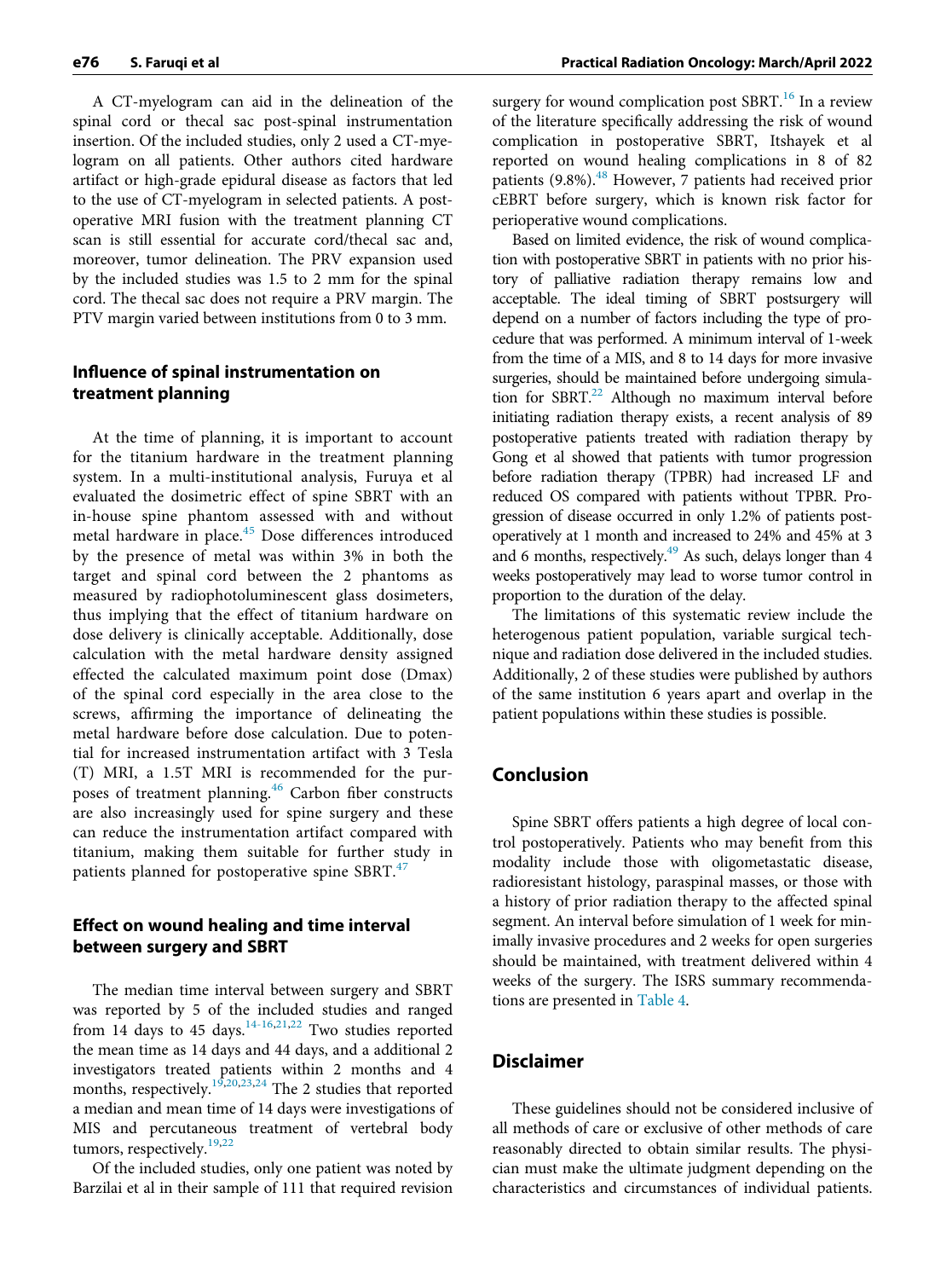<span id="page-12-12"></span><span id="page-12-10"></span>Adherence to these guidelines will not ensure successful treatment in every situation. The authors of these guidelines and the International Stereotactic Radiosurgery Society assume no liability for the information, conclusion, and recommendations contained in this report.

#### <span id="page-12-27"></span>Supplementary materials

<span id="page-12-28"></span><span id="page-12-11"></span>Supplementary material associated with this article can be found in the online version at [doi:10.1016/j.prro.](https://doi.org/10.1016/j.prro.2021.10.004) [2021.10.004](https://doi.org/10.1016/j.prro.2021.10.004).

# <span id="page-12-39"></span>References

- <span id="page-12-40"></span><span id="page-12-0"></span>1. [Jakubovic R, Ruschin M, Tseng C-L, Pejovic-Milic A, Sahgal A,](http://refhub.elsevier.com/S1879-8500(21)00282-4/sbref0001) [Yang VXD. Surgical resection with radiation treatment planning of](http://refhub.elsevier.com/S1879-8500(21)00282-4/sbref0001) spinal tumors. Neurosurgery[. 2019;84:1242-1250.](http://refhub.elsevier.com/S1879-8500(21)00282-4/sbref0001)
- <span id="page-12-32"></span><span id="page-12-1"></span>2. [Patchell RA, Tibbs PA, Regine WF, et al. Direct decompressive sur](http://refhub.elsevier.com/S1879-8500(21)00282-4/sbref0002)[gical resection in the treatment of spinal cord compression caused](http://refhub.elsevier.com/S1879-8500(21)00282-4/sbref0002) [by metastatic cancer: A randomised trial.](http://refhub.elsevier.com/S1879-8500(21)00282-4/sbref0002) Lancet. 2005;366:643-648.
- <span id="page-12-38"></span><span id="page-12-2"></span>3. [Fehlings MG, Nater A, Tetreault L, et al. Survival and clinical out](http://refhub.elsevier.com/S1879-8500(21)00282-4/sbref0003)[comes in surgically treated patients with metastatic epidural spinal](http://refhub.elsevier.com/S1879-8500(21)00282-4/sbref0003) [cord compression: Results of the prospective multicenter AOSpine](http://refhub.elsevier.com/S1879-8500(21)00282-4/sbref0003) study. J Clin Oncol[. 2016;34:268-276.](http://refhub.elsevier.com/S1879-8500(21)00282-4/sbref0003)
- <span id="page-12-3"></span>4. [Bond MR, Versteeg AL, Sahgal A, et al. Surgical or radiation therapy](http://refhub.elsevier.com/S1879-8500(21)00282-4/sbref0004) [for the treatment of cervical spine metastases: Results from the Epi](http://refhub.elsevier.com/S1879-8500(21)00282-4/sbref0004)[demiology, Process, and Outcomes of Spine Oncology \(EPOSO\)](http://refhub.elsevier.com/S1879-8500(21)00282-4/sbref0004) cohort. Glob Spine J[. 2020;10:21-29.](http://refhub.elsevier.com/S1879-8500(21)00282-4/sbref0004)
- <span id="page-12-41"></span><span id="page-12-4"></span>5. [Fourney DR, Frangou EM, Ryken TC, et al. Spinal instability neo](http://refhub.elsevier.com/S1879-8500(21)00282-4/sbref0005)[plastic score: An analysis of reliability and validity from the spine](http://refhub.elsevier.com/S1879-8500(21)00282-4/sbref0005) [Oncology Study Group.](http://refhub.elsevier.com/S1879-8500(21)00282-4/sbref0005) J Clin Oncol. 2011;29:3072-3077.
- <span id="page-12-14"></span><span id="page-12-13"></span><span id="page-12-5"></span>6. [Fisher CG, DiPaola CP, Ryken TC, et al. A novel classi](http://refhub.elsevier.com/S1879-8500(21)00282-4/sbref0006)fication sys[tem for spinal instability in neoplastic disease: An evidence-based](http://refhub.elsevier.com/S1879-8500(21)00282-4/sbref0006) [approach and expert consensus from the Spine Oncology Study](http://refhub.elsevier.com/S1879-8500(21)00282-4/sbref0006) Group. Spine (Phila Pa 1976)[. 2010;35:E1221-E1229.](http://refhub.elsevier.com/S1879-8500(21)00282-4/sbref0006)
- <span id="page-12-6"></span>7. [Versteeg AL, Sahgal A, Rhines LD, et al. Health related quality of life](http://refhub.elsevier.com/S1879-8500(21)00282-4/sbref0007) [outcomes following surgery and/or radiation for patients with](http://refhub.elsevier.com/S1879-8500(21)00282-4/sbref0007) [potentially unstable spinal metastases.](http://refhub.elsevier.com/S1879-8500(21)00282-4/sbref0007) Spine J. 2020:1-8.
- <span id="page-12-29"></span><span id="page-12-7"></span>8. [Redmond KJ, Lo SS, Fisher C, Sahgal A. postoperative stereotactic](http://refhub.elsevier.com/S1879-8500(21)00282-4/sbref0008) [body radiation therapy \(SBRT\) for spine metastases: A critical review](http://refhub.elsevier.com/S1879-8500(21)00282-4/sbref0008) to guide practice. [Int J Radiat Oncol Biol Phys](http://refhub.elsevier.com/S1879-8500(21)00282-4/sbref0008). 2016;95:1414-1428.
- <span id="page-12-31"></span><span id="page-12-30"></span><span id="page-12-8"></span>9. [Palma DA, Olson R, Harrow S, et al. Stereotactic ablative radiother](http://refhub.elsevier.com/S1879-8500(21)00282-4/sbref0009)[apy versus standard of care palliative treatment in patients with oli](http://refhub.elsevier.com/S1879-8500(21)00282-4/sbref0009)[gometastatic cancers \(SABR-COMET\): A randomised, phase 2,](http://refhub.elsevier.com/S1879-8500(21)00282-4/sbref0009) [open-label trial.](http://refhub.elsevier.com/S1879-8500(21)00282-4/sbref0009) Lancet. 2019;6736:1-8.
- <span id="page-12-33"></span>10. [Poon I, Erler D, Dagan R, et al. Evaluation of de](http://refhub.elsevier.com/S1879-8500(21)00282-4/sbref0010)finitive stereotactic [body radiotherapy and outcomes in adults with extracranial oligo](http://refhub.elsevier.com/S1879-8500(21)00282-4/sbref0010)metastasis. JAMA Netw Open[. 2020;3: e2026312.](http://refhub.elsevier.com/S1879-8500(21)00282-4/sbref0010)
- <span id="page-12-36"></span><span id="page-12-35"></span>11. [Zeng KL, Tseng C-L, Soliman H, Weiss Y, Sahgal A, Myrehaug S.](http://refhub.elsevier.com/S1879-8500(21)00282-4/sbref0011) [Stereotactic body radiotherapy \(SBRT\) for oligometastatic spine](http://refhub.elsevier.com/S1879-8500(21)00282-4/sbref0011) [metastases: An overview.](http://refhub.elsevier.com/S1879-8500(21)00282-4/sbref0011) Front Oncol. 2019;9:337.
- <span id="page-12-37"></span><span id="page-12-34"></span>12. [Barzilai O, Versteeg AL, Sahgal A, et al. Survival, local control, and](http://refhub.elsevier.com/S1879-8500(21)00282-4/sbref0012) [health-related quality of life in patients with oligometastatic and pol](http://refhub.elsevier.com/S1879-8500(21)00282-4/sbref0012)[ymetastatic spinal tumors: A multicenter, international study.](http://refhub.elsevier.com/S1879-8500(21)00282-4/sbref0012) Cancer[. 2019;125:770-778.](http://refhub.elsevier.com/S1879-8500(21)00282-4/sbref0012)
- <span id="page-12-9"></span>13. [Sahgal A, Myrehaug SD, Siva S, et al. CCTG SC.24/TROG 17.06: A](http://refhub.elsevier.com/S1879-8500(21)00282-4/sbref0013) [randomized phase II/III study comparing 24 Gy in 2 stereotactic](http://refhub.elsevier.com/S1879-8500(21)00282-4/sbref0013) [body radiotherapy \(SBRT\) fractions versus 20 Gy in 5 conventional](http://refhub.elsevier.com/S1879-8500(21)00282-4/sbref0013) [palliative radiotherapy \(CRT\) fractions for patients with painful spi](http://refhub.elsevier.com/S1879-8500(21)00282-4/sbref0013)nal metastases. Int J Radiat Oncol[. 2020;108:1397-1398.](http://refhub.elsevier.com/S1879-8500(21)00282-4/sbref0013)
- <span id="page-12-26"></span><span id="page-12-25"></span><span id="page-12-24"></span><span id="page-12-23"></span><span id="page-12-22"></span><span id="page-12-21"></span><span id="page-12-20"></span><span id="page-12-19"></span><span id="page-12-18"></span><span id="page-12-17"></span><span id="page-12-16"></span><span id="page-12-15"></span>14. [Alghamdi M, Sahgal A, Soliman H, et al. Postoperative stereotactic](http://refhub.elsevier.com/S1879-8500(21)00282-4/sbref0014) [body radiotherapy for spinal metastases and the impact of epidural](http://refhub.elsevier.com/S1879-8500(21)00282-4/sbref0014) disease grade. Clin Neurosurg[. 2019;85:E1111-E1118.](http://refhub.elsevier.com/S1879-8500(21)00282-4/sbref0014)
- 15. [Al-Omair A, Masucci L, Masson-Cote L, et al. Surgical resection of](http://refhub.elsevier.com/S1879-8500(21)00282-4/sbref0015) [epidural disease improves local control following postoperative](http://refhub.elsevier.com/S1879-8500(21)00282-4/sbref0015) [spine stereotactic body radiotherapy.](http://refhub.elsevier.com/S1879-8500(21)00282-4/sbref0015) Neuro Oncol. 2013;15:1413- [1419.](http://refhub.elsevier.com/S1879-8500(21)00282-4/sbref0015)
- 16. [Barzilai O, Amato MK, McLaughlin L, et al. Hybrid surgery-radio](http://refhub.elsevier.com/S1879-8500(21)00282-4/sbref0016)[surgery therapy for metastatic epidural spinal cord compression: A](http://refhub.elsevier.com/S1879-8500(21)00282-4/sbref0016) [prospective evaluation using patient-reported outcomes.](http://refhub.elsevier.com/S1879-8500(21)00282-4/sbref0016) Neuro-Oncology Pract[. 2018;5:104-113.](http://refhub.elsevier.com/S1879-8500(21)00282-4/sbref0016)
- 17. [Bate BG, Khan NR, Kimball brent Y, Gabrick K, Weaver J. Stereo](http://refhub.elsevier.com/S1879-8500(21)00282-4/sbref0017)[tactic radiosurgery for spinal metastases with or without separation](http://refhub.elsevier.com/S1879-8500(21)00282-4/sbref0017) surgery. J Neurosurg Spine[. 2015;22:409-415.](http://refhub.elsevier.com/S1879-8500(21)00282-4/sbref0017)
- 18. [Garg AK, Shiu AS, Yang J, et al. Phase 1/2 trial of single-session ste](http://refhub.elsevier.com/S1879-8500(21)00282-4/sbref0018)[reotactic body radiotherapy for previously unirradiated spinal](http://refhub.elsevier.com/S1879-8500(21)00282-4/sbref0018) metastases. Cancer[. 2012;118:5069-5077.](http://refhub.elsevier.com/S1879-8500(21)00282-4/sbref0018)
- 19. [Gerszten PC, Monaco 3rd EA. Complete percutaneous treatment of](http://refhub.elsevier.com/S1879-8500(21)00282-4/sbref0019) [vertebral body tumors causing spinal canal compromise using a](http://refhub.elsevier.com/S1879-8500(21)00282-4/sbref0019) [transpedicular cavitation, cement augmentation, and radiosurgical](http://refhub.elsevier.com/S1879-8500(21)00282-4/sbref0019) technique. [Neurosurg Focus](http://refhub.elsevier.com/S1879-8500(21)00282-4/sbref0019). 2009;27:E9.
- 20. [Harel R, Emch T, Chao S, et al. Quantitative evaluation of local con](http://refhub.elsevier.com/S1879-8500(21)00282-4/sbref0020)[trol and wound healing following surgery and stereotactic spine](http://refhub.elsevier.com/S1879-8500(21)00282-4/sbref0020) [radiosurgery for spine tumors.](http://refhub.elsevier.com/S1879-8500(21)00282-4/sbref0020) World Neurosurg. 2016;87:48-54.
- 21. [Ito K, Nihei K, Shimizuguchi T, et al. Postoperative re-irradiation](http://refhub.elsevier.com/S1879-8500(21)00282-4/sbref0021) [using stereotactic body radiotherapy for metastatic epidural spinal](http://refhub.elsevier.com/S1879-8500(21)00282-4/sbref0021) [cord compression.](http://refhub.elsevier.com/S1879-8500(21)00282-4/sbref0021) J Neurosurg Spine. 2018:1-7.
- 22. [Massicotte E, Foote M, Reddy R, Sahgal A. Minimal access spine](http://refhub.elsevier.com/S1879-8500(21)00282-4/sbref0022) [surgery \(MASS\) for decompression and stabilization performed as](http://refhub.elsevier.com/S1879-8500(21)00282-4/sbref0022) [an out-patient procedure for metastatic spinal tumours followed by](http://refhub.elsevier.com/S1879-8500(21)00282-4/sbref0022) [spine stereotactic body radiotherapy \(SBRT\): First report of tech](http://refhub.elsevier.com/S1879-8500(21)00282-4/sbref0022)[nique and preliminary outcomes.](http://refhub.elsevier.com/S1879-8500(21)00282-4/sbref0022) Technol Cancer Res Treat. [2012;11:15-25.](http://refhub.elsevier.com/S1879-8500(21)00282-4/sbref0022)
- 23. [Moulding HD, Elder JB, Lis E, et al. Local disease control after](http://refhub.elsevier.com/S1879-8500(21)00282-4/sbref0023) [decompressive surgery and adjuvant high-dose single-fraction](http://refhub.elsevier.com/S1879-8500(21)00282-4/sbref0023) [radiosurgery for spine metastases.](http://refhub.elsevier.com/S1879-8500(21)00282-4/sbref0023) J Neurosurg Spine. 2010;13:87-93.
- 24. [Redmond KJ, Sciubba D, Khan M, et al. A phase 2 study of post](http://refhub.elsevier.com/S1879-8500(21)00282-4/sbref0024)[operative stereotactic body radiation therapy \(SBRT\) for solid tumor](http://refhub.elsevier.com/S1879-8500(21)00282-4/sbref0024) spine metastases. [Int J Radiat Oncol Biol Phys](http://refhub.elsevier.com/S1879-8500(21)00282-4/sbref0024). 2020;106:261-268.
- 25. [Tao R, Bishop AJ, Brownlee Z, et al. Stereotactic body radiation](http://refhub.elsevier.com/S1879-8500(21)00282-4/sbref0025) [therapy for spinal metastases in the postoperative setting: A second](http://refhub.elsevier.com/S1879-8500(21)00282-4/sbref0025)[ary analysis of mature phase 1-2 trials.](http://refhub.elsevier.com/S1879-8500(21)00282-4/sbref0025) Int J Radiat Oncol Biol Phys. [2016;95\(5\):1405-1413.](http://refhub.elsevier.com/S1879-8500(21)00282-4/sbref0025)
- 26. [Luksanapruksa P, Buchowski JM, Zebala LP, Kepler CK, Singhata](http://refhub.elsevier.com/S1879-8500(21)00282-4/sbref0026)[nadgige W, Bumpass DB. Perioperative complications of spinal](http://refhub.elsevier.com/S1879-8500(21)00282-4/sbref0026) [metastases surgery.](http://refhub.elsevier.com/S1879-8500(21)00282-4/sbref0026) Clin Spine Surg. 2017;30:4-13.
- 27. [Faruqi S, Tseng C-L, Whyne C, et al. Vertebral compression fracture](http://refhub.elsevier.com/S1879-8500(21)00282-4/sbref0027) [after spine stereotactic body radiation therapy: A review of the path](http://refhub.elsevier.com/S1879-8500(21)00282-4/sbref0027)[ophysiology and risk factors.](http://refhub.elsevier.com/S1879-8500(21)00282-4/sbref0027) Neurosurgery. 2017:1-9.
- 28. [B O, A MK, M L, et al. Hybrid surgery-radiosurgery therapy for](http://refhub.elsevier.com/S1879-8500(21)00282-4/sbref0028) [metastatic epidural spinal cord compression \(MESCC\): A prospec](http://refhub.elsevier.com/S1879-8500(21)00282-4/sbref0028)[tive evaluation using patient-reported outcomes.](http://refhub.elsevier.com/S1879-8500(21)00282-4/sbref0028) Clin Neurosurg. [2017;64\(Suppl 1\):246-247.](http://refhub.elsevier.com/S1879-8500(21)00282-4/sbref0028)
- 29. [Mizumoto M, Harada H, Asakura H, et al. Radiotherapy for patients](http://refhub.elsevier.com/S1879-8500(21)00282-4/sbref0029) [with metastases to the spinal column: A review of 603 patients at](http://refhub.elsevier.com/S1879-8500(21)00282-4/sbref0029) [shizuoka cancer center hospital.](http://refhub.elsevier.com/S1879-8500(21)00282-4/sbref0029) Int J Radiat Oncol Biol Phys. [2011;79:208-213.](http://refhub.elsevier.com/S1879-8500(21)00282-4/sbref0029)
- 30. [Nguyen Q-N, Shiu AS, Rhines LD, et al. Management of spinal](http://refhub.elsevier.com/S1879-8500(21)00282-4/sbref0030) [metastases from renal cell carcinoma using stereotactic body radio](http://refhub.elsevier.com/S1879-8500(21)00282-4/sbref0030)therapy. Int J Radiat Oncol[. 2010;76:1185-1192.](http://refhub.elsevier.com/S1879-8500(21)00282-4/sbref0030)
- 31. [Folkert MR, Bilsky MH, Tom AK, et al. Outcomes and toxicity for](http://refhub.elsevier.com/S1879-8500(21)00282-4/sbref0031) [hypofractionated and single-fraction image-guided stereotactic](http://refhub.elsevier.com/S1879-8500(21)00282-4/sbref0031) [radiosurgery for sarcomas metastasizing to the spine.](http://refhub.elsevier.com/S1879-8500(21)00282-4/sbref0031) Int J Radiat Oncol Biol Phys[. 2014;88:1085-1091.](http://refhub.elsevier.com/S1879-8500(21)00282-4/sbref0031)
- 32. [Thibault I, Al-Omair A, Masucci GL, et al. Spine stereotactic body](http://refhub.elsevier.com/S1879-8500(21)00282-4/sbref0032) [radiotherapy for renal cell cancer spinal metastases: Analysis of](http://refhub.elsevier.com/S1879-8500(21)00282-4/sbref0032)